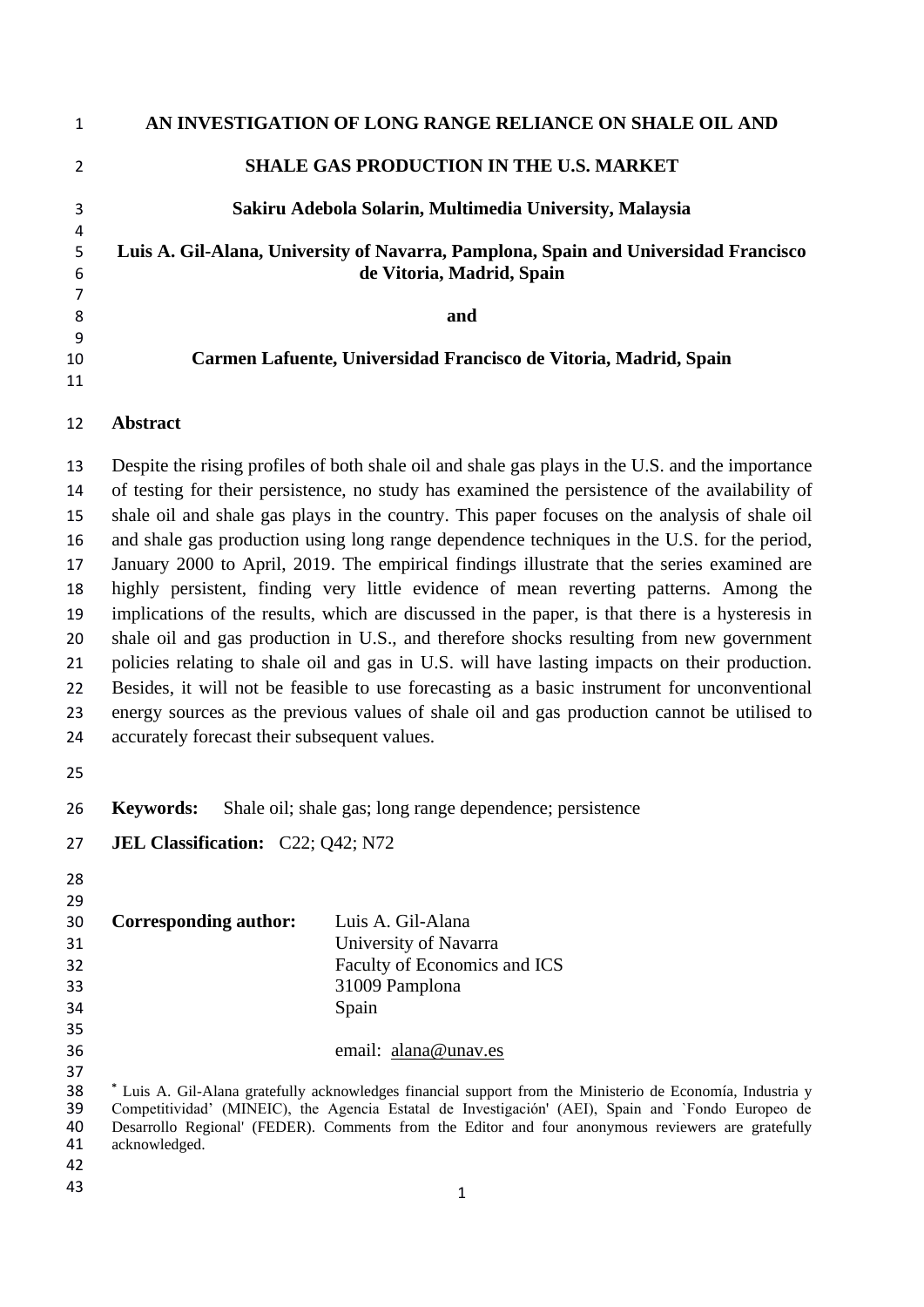#### **1. Introduction**

45 Since the beginning of the  $21<sup>st</sup>$  century, the importance of shale oil and shale gas have grown considerably, especially in the U.S. These two unconventional sources of energy offer countries such as the U.S. a vital chance to achieve more international competitiveness, expand their economies and generate jobs. (American Chemistry Council, 2013). The shale gas industry alone generated over 600,000 jobs in 2013 and the number is expected to exceed 1.6 million by 2035. (Le, 2018) Both shale gas and shale oil serve as possible additional energy sources with useful, abundant, and environment-friendly features. Their exploitation reduce the imbalance between energy demand and supply and therefore influence national energy policies (Hu et al., 2019). They have also led to affordable energy prices for industrial, commercial and residential consumers and have enhanced the possibility of meeting local energy demand. (Salisu and Adediran, 2018).

 Partly due to the growing importance of shale oil and shale gas, several economic aspects of these unconventional sources of energy have been investigated, including their effects on global economic activities, price, exports of crude oil etc (Baffes et al., 2015; Kilian, 2016a,b). Other areas that have been investigated include the convergence of shale oil and shale gas (Hu et al., 2019), the relationship between the price of crude oil and the production of shale oil (Monge et al., 2017) and the effect of shale gas on the natural gas price-production relationship. (Feng et al., 2019).

 However, the persistence of shale oil and shale gas has not been sufficiently investigated in the existing literature, which is important for several reasons. Persistence is a measure of the degree to which short term shocks in the present market situation generate permanent future changes. A shock is regarded as having a short term or temporary impact if, after a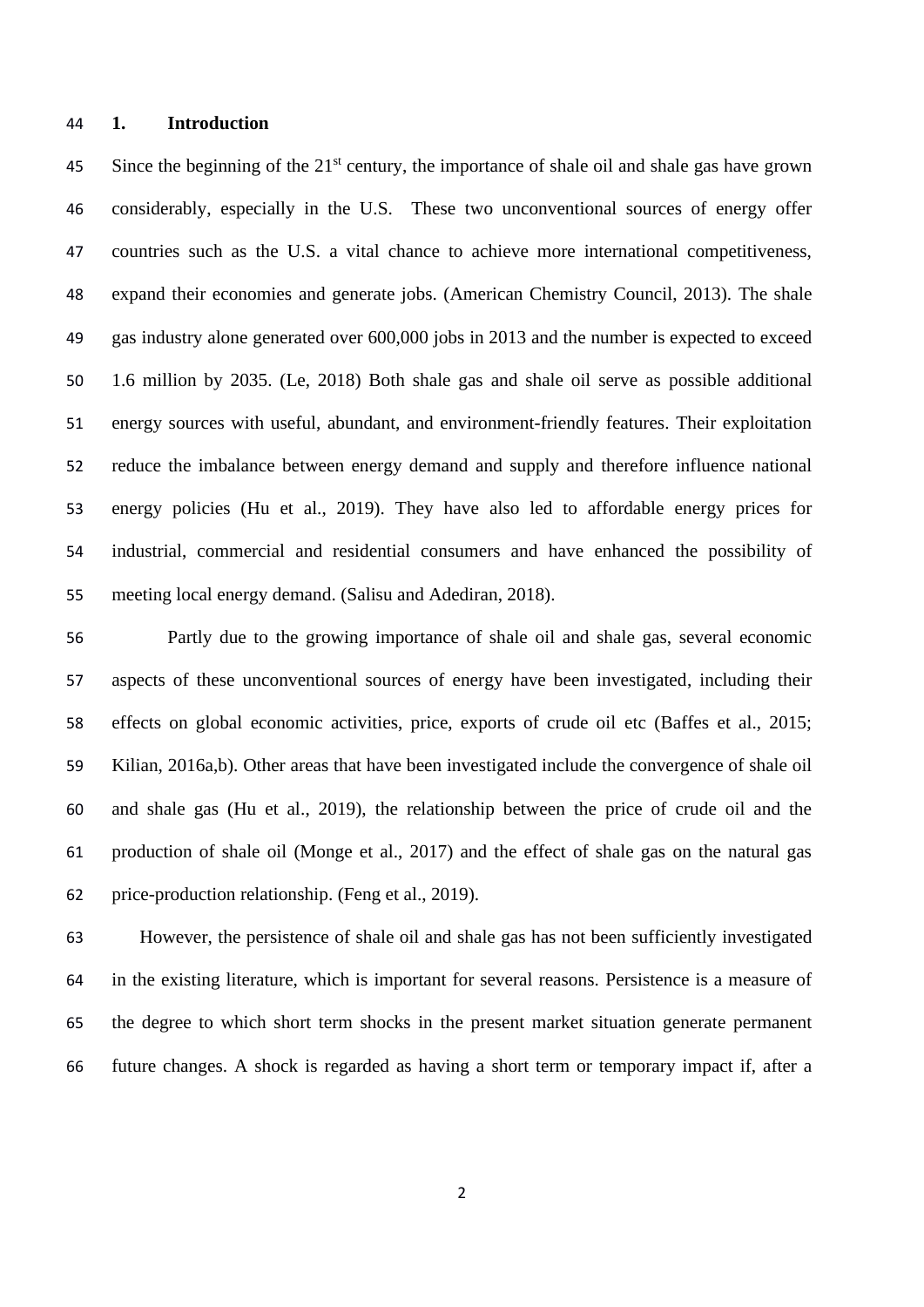67 brief period, the variables returns back to its initial point (Barros et al., 2016).<sup>1</sup> First, the question of whether production of unconventional energy sources is persistent is important as this decides whether shocks have temporary or permanent impacts. If unconventional sources 70 of energy are persistent, shocks to tight oil and gas will have a permanent impact.<sup>2</sup> The rationale is that if an unconventional source of energy contains a unit root, there will be a long-term deviation away from the long-run growth path of their production in the aftermath of a shock, thus conforming with hysteresis in unconventional energy production. If unconventional sources of energy and the national output are significantly connected (when there is a permanent shock), such a shock will spread to other industries and lead to persistence in several macroeconomic series (Lean and Smyth, 2013).

 Second, the research into the stationarity of energy series is one of the initial steps required in the study of energy growth, which also regularly include cointegration and causality tests. The correct way to estimate the Granger causality between such variables is partly determined by the (non)existence of unit root(s) in the unconventional source of energy. (Cai and Menegaki, 2019). Third, the incidence of a unit root in the unconventional energy source has vital implications for projecting subsequent energy production. If production of either shale oil or shale gas production is stationary, it is feasible to project subsequent production figures, but if production of the unconventional energy has a unit root it is impossible to forecast (Lean and Smyth, 2013). Fourth, the extent of persistence in the unconventional energy production process is a vital concern both for economies that are net exporters as well as economies that are net importers. For energy-exporting countries, energy

 Hysteresis or path dependency is a term borrowed from the natural sciences and it implies that if the latter stages of a series are dependent on the earlier ones– including anything that can be interpreted as a long run outcome of the series. In other words, the series follows a non-ergodicity process. Therefore, decisions made in the present and the resulting actions and interactions must have an impact on what happens in the future and the decisions made in the future and the actions that result (Arestis and Sawyer, 2009).

<sup>&</sup>lt;sup>2</sup> Shale oil (gas) and tight oil (gas) are the same and can be used interchangeably. In this study, we have used these terms interchangeably.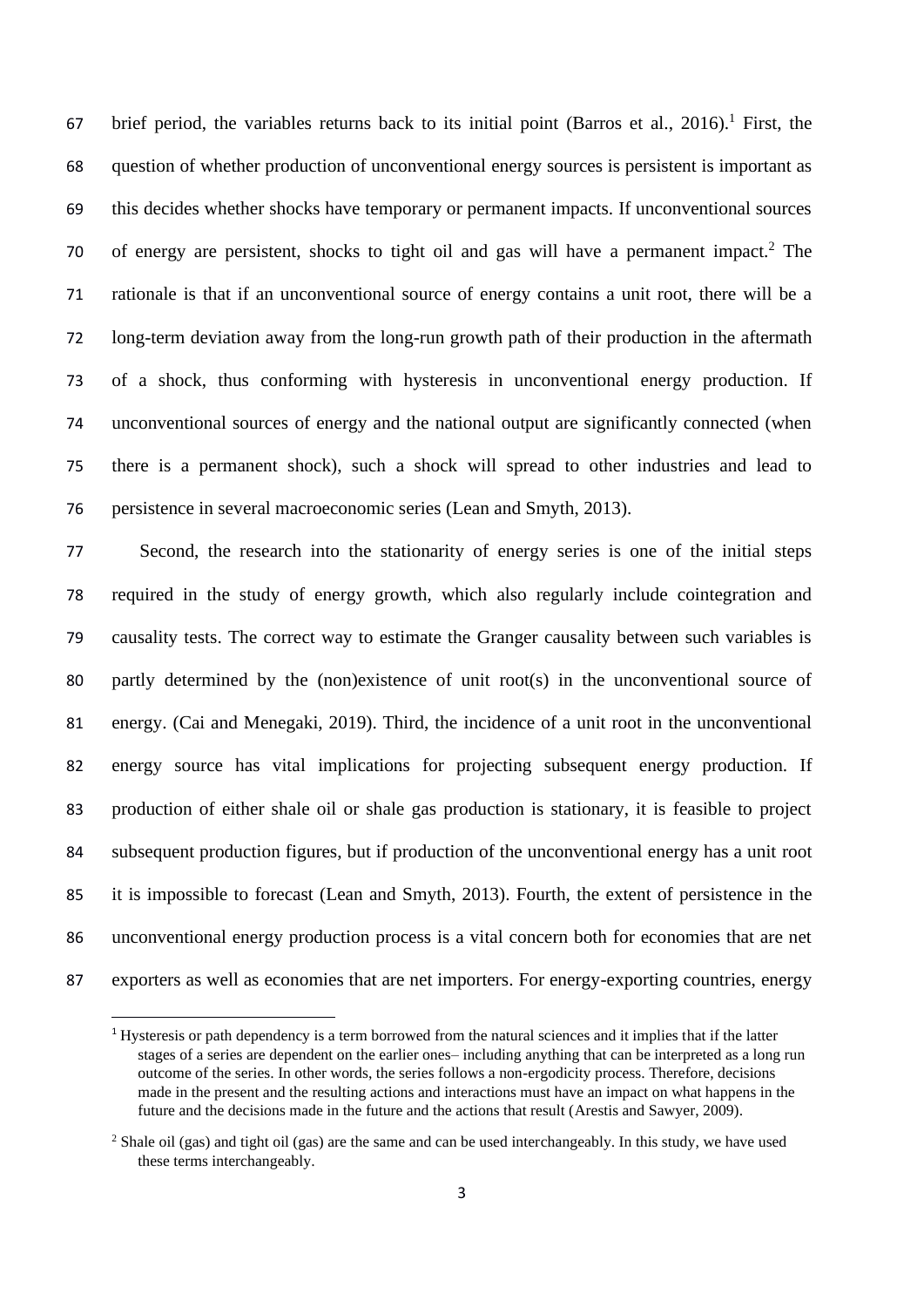production serves as a mechanism for a revenue generating commodity for the countries. For instance, if energy production is persistent and consequently there is a decline in energy supply, energy exporting countries will experience a scenario whereby incomes from energy exports will not move back to their past mean/trend and that additional sources of income must be conceived in order to sustain income levels (Fallahi et al., 2016). Fifth, as energy production is related to several macroeconomic series, persistence in the production of unconventional energy is likely be transferred to other macroeconomic series. Therefore, a negative shock to energy production is likely to increase the rate of unemployment permanently and in a bid to drag back the rate of unemployment to its past trend, policy intervention is needed (Smyth, 2013).

 The objective of this paper is therefore to examine the persistence of unconventional sources of energy in U.S. It adds to the extant literature by examining the degree of persistence in the output of the major shale oil and shale gas plays. The second contribution of this study is that it employs fractional integration techniques that permit us to examine the extent of persistence of the series in a more flexible way than the conventional approaches that are premised on integer degrees of differentiation.

 The focus on the U.S. is due to several reasons. The U.S. has the largest economy in the world and the second largest energy consumer after China. The U.S. is among the very few countries to exploit and produce shale oil and shale gas commercially on a large scale. (Hu et al., 2019). Although the U.S. produces many different types and has many sources of energy, the drastic rise in energy production can be partly attributed to both shale oil and shale gas. Shale oil increased from 0.4 million barrels per day in January 2000 to 7.28 million barrels per day in December 2018 and further increased to 7.40 million barrels per day in April, 2019 (Energy Information Administration, 2019). Shale gas rose from 3.59 million barrels per day in January 2000 to 64.63 billion cubic feet (bcf) per day in December 2018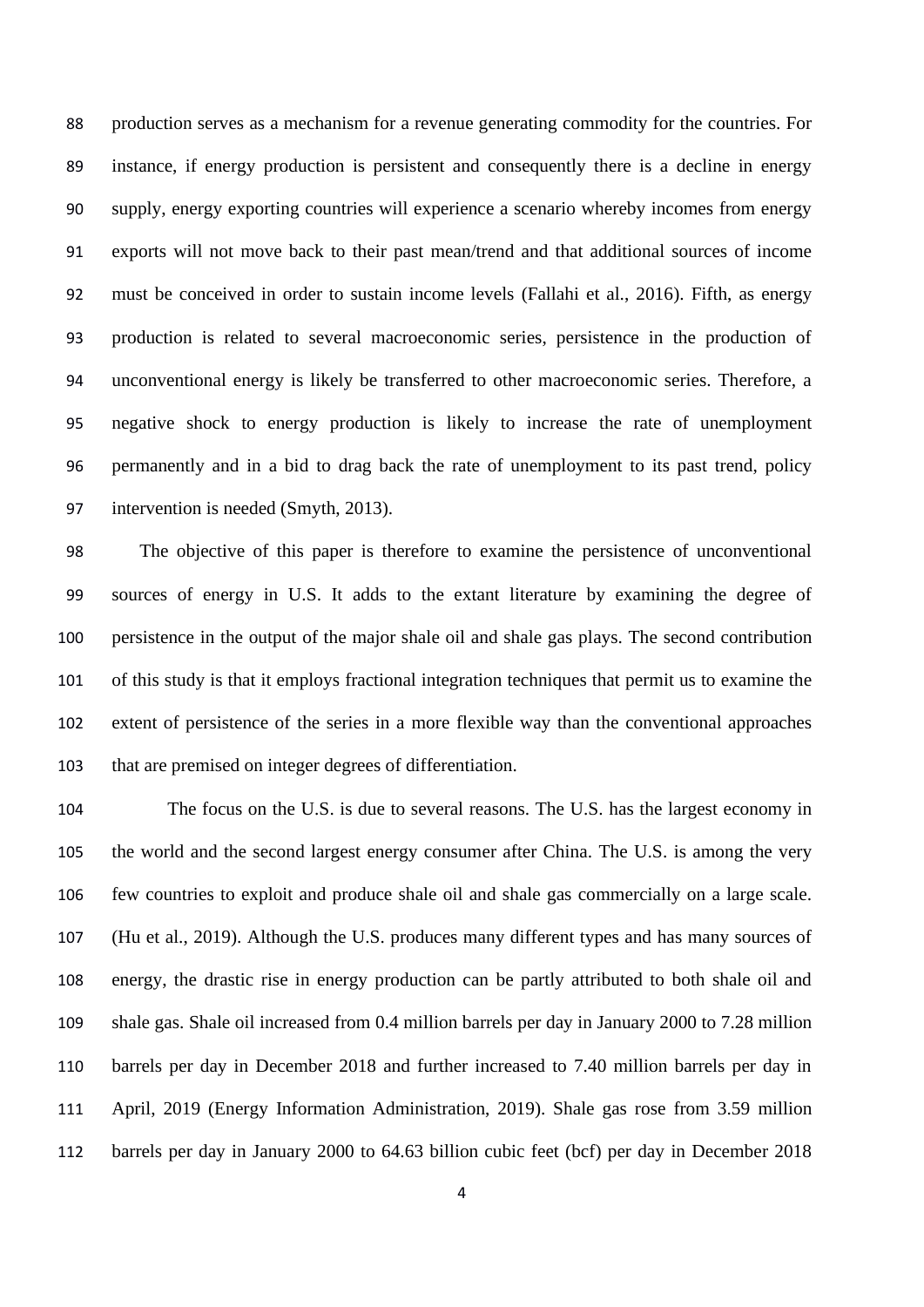and further increased to 65.68 bcf per day in April, 2019 (Energy Information Administration, 2019).

 Nearly all the major shale oil and shale gas plays in the U.S. have witnessed significant growth in their output. Texas's Eagle Ford produced a meagre 6 barrels per day shale oil in January 2000 but about 1.2 million barrels per day in April, 2019. Texas's Permain Spraberry produced just 78 thousand barrels per day shale oil in January 2000 but about 1.6 million barrels per day in April, 2019. (Energy Information Administration, 2019). The Marcellus shale, which stretches below the states of West Virginia, New York, Pennsylvania and Ohio recorded about 49 thousand cubic feet (tcf) per day output in January 2000 and this output rose to 21 bcf in both December 2018 and April 2019. Texas Permain produced 0.6 bcf of shale gas per day output in January 2000 but about 8.9 bcf shale gas per day output in April, 2019. (Energy Information Administration, 2019).

 Shale oil accounted for 6.89% of the total crude oil production and 1.19% of the total primary energy production in January 2000. Shale oil accounted for 61.07% of the total crude oil production and 15.22% of the total primary energy production in December 2018. (Energy Information Administration, 2019). Shale gas accounted for 6.93% of the total dry natural gas production (or 6.10% of the total natural gas production) and 1.91% of the total primary energy production in January 2000. Shale gas accounted for 72.76% of the total dry natural gas production (or 61.70% of the total natural gas production) and 24.48% of the total primary energy production in December 2018. (Energy Information Administration, 2019).

 The remainder of the paper is patterned as follows. Section 2 discusses the literature review. Section 3 presents the research methodology and in Section 4 data are described. Section 5 displays the empirical results; Section 6 includes some robustness checking while Section 7 discusses the results obtained. Section 8 contains the conclusion of the paper study and the related policy implications.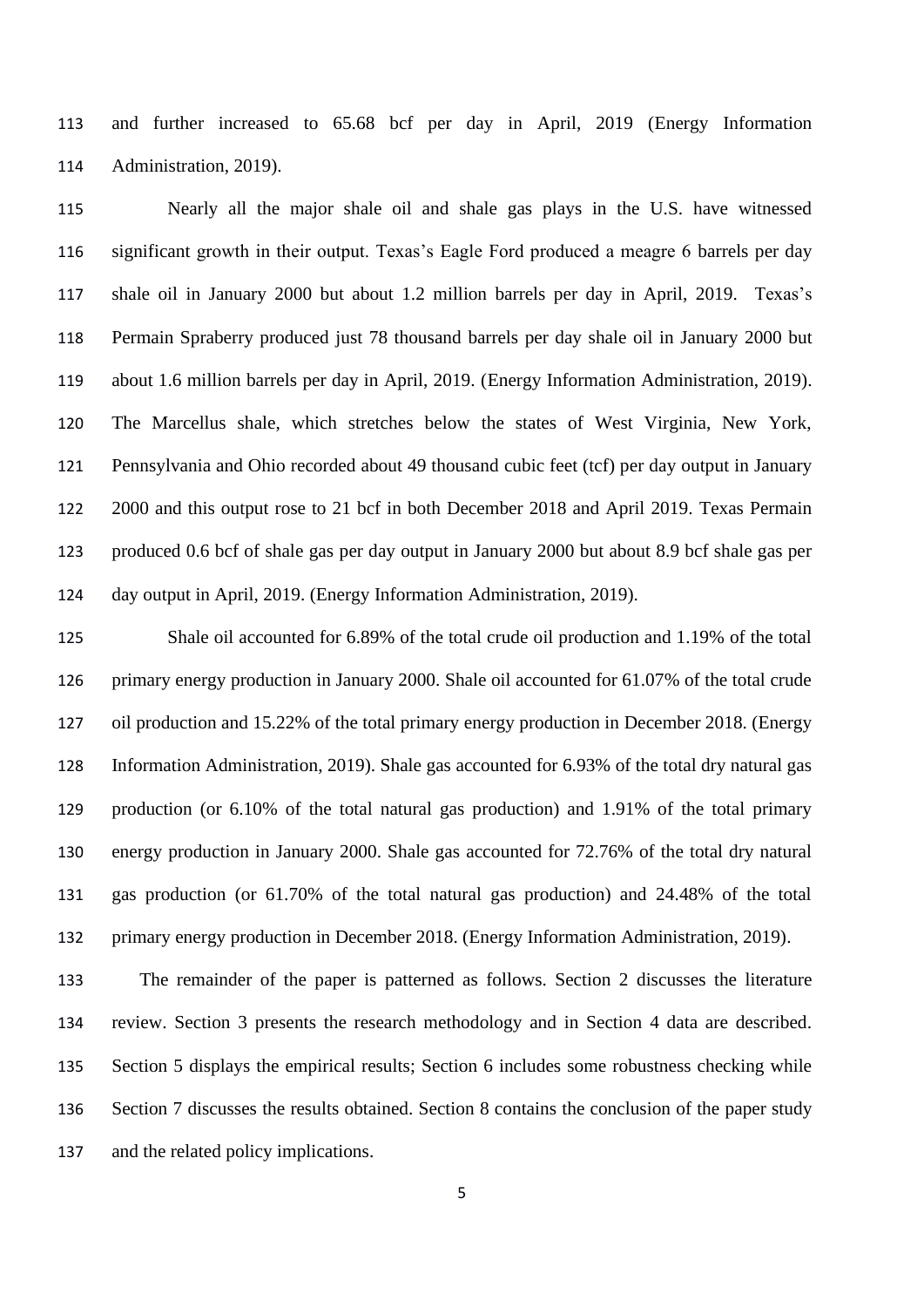#### **2. Literature review**

 In order to have a clear grasp of the research gap, which our current study intends to fill, the literature review has been divided into two sections. The first subsection involves the studies that have focussed on the underlying unit root properties of energy, while the second subsection encompasses the papers on economic aspects of unconventional sources of energy.

# **2.1 Studies on the stationarity of energy series**

 Beginning with Narayan and Smyth (2007), several studies have emerged that consider the energy consumption or production stationarity. While the majority of the papers in the literature have tested for stationarity of energy consumption, relatively few studies have examined stationarity of energy production. Papers on the persistence of energy consumption include, among others, Fallahi et al. (2016), that examined the persistence properties of energy consumption in 107 countries for the period, 1971–2011. Using a subsampling confidence interval method, their results show that highly oil dependent and developing countries have nonstationary energy consumption, while energy-rich and developed countries have stationary series.

 Several components of energy consumption have also been examined in the literature. For instance, Shahbaz et al. (2014a) investigated the natural gas consumption stationarity in 48 countries over the 1971-2010 period. Using a nonlinear unit root test, there is evidence for stationarity of the series in most cases. Moreover, Shahbaz et al. (2014b) investigated the coal consumption per capita stationarity in 47 developing and developed economies for the time period, 1965–2010. The authors adopted a Lagrange Multiplier unit root test with breaks and their results show that coal consumption is stationary in almost all the analyzed countries. Solarin (2015) used a nonlinear test to examine the hydroelectricity consumption stationarity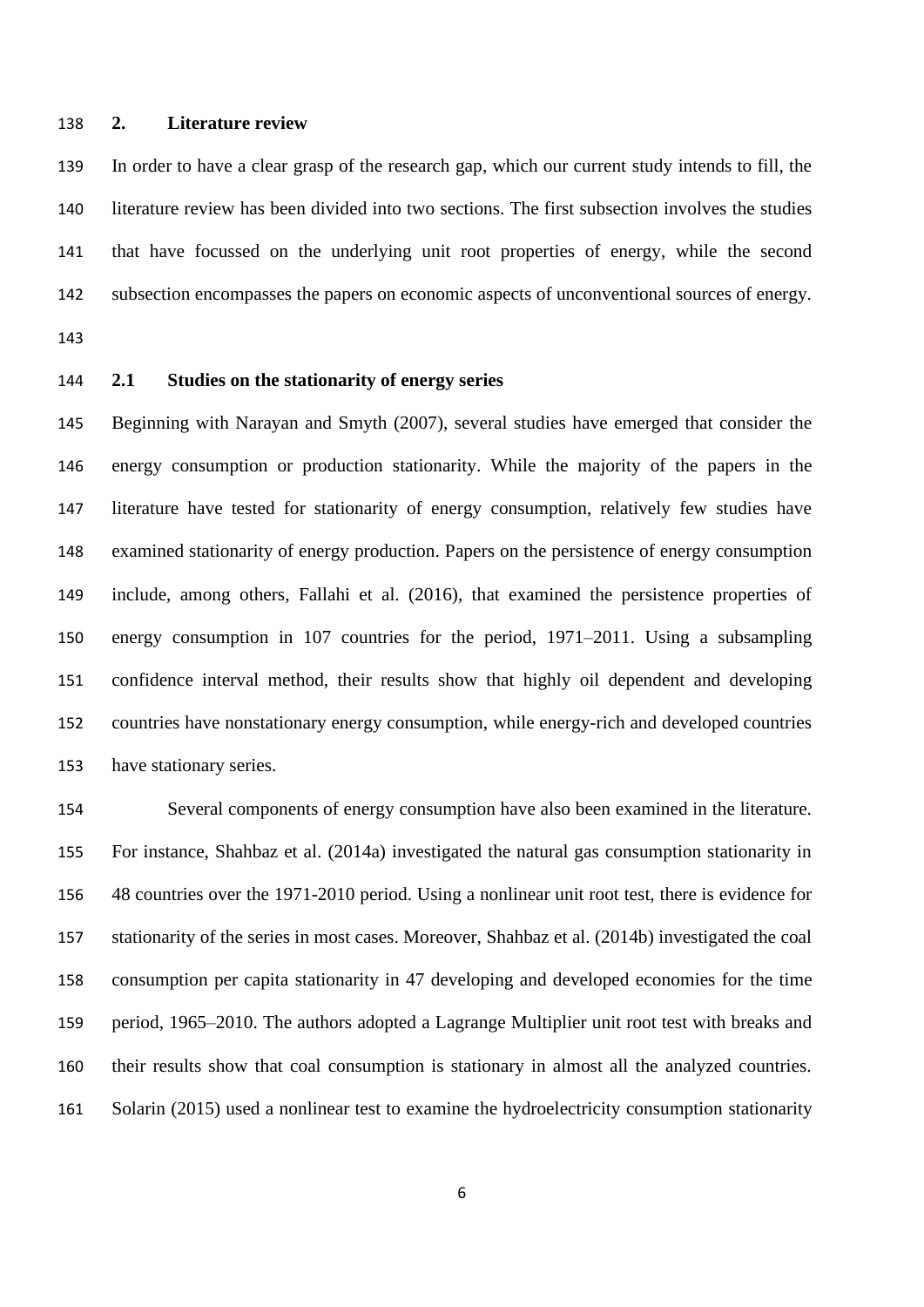in 50 countries for the period, 1965-2012. The empirical findings show unit roots are present in the consumption series of 26 countries.

 Solarin and Lean (2016) examined the total oil consumption stationarity in 57 countries from 1965 to 2012. Using a combination of nonlinear and linear stationarity methods, the results show evidence in favour of stationarity in 19 countries. Khraief et al. (2016) investigated the random walk hypothesis for electricity consumption in 17 sub- Saharan African countries for the 1971-2013 period. Using a panel unit root test with breaks, it is shown in the paper that stationarity holds in eleven countries. Cai and Menegaki (2019) utilised a quantile unit root test to examine the clean energy consumption stationarity in eight emerging countries for the period 1965-2016. Their results show that clean energy consumption is stationary in three countries, China, Pakistan and Thailand.

 Studies focussing on the stationarity of energy production include Narayan et al. (2008) that used several univariate and panel unit root tests in the analysis of the production of crude oil stationarity for 18 OECD countries and 42 non-OECD countries from 1971 to 2003. They found evidence of stationarity in the series for crude oil production stationarity. Maslyuk and Smyth (2009) used a threshold autoregressive unit root test to examine crude oil production in 17 OPEC and non-OPEC countries from the period of January 1973 to December 2007. Their results illustrated that unit roots are present in two regimes in eleven countries, whilst a partial unit root was observed in the rest of the countries. Barros et al. (2011) focussed on the persistence of oil production in 13 members of OPEC for the period from January 1973 to October 2008. Using fractional integration techniques, the empirical findings suggest that there is mean reversion in most cases. Maslyuk and Dharmaratna (2013) examined the stationarity of black and brown coal production in the Australian economy. Using unit root tests that provide for one or two structural breaks, it is observed that there is mixed evidence for stationarity. Lean and Smyth (2013) examine the integration properties of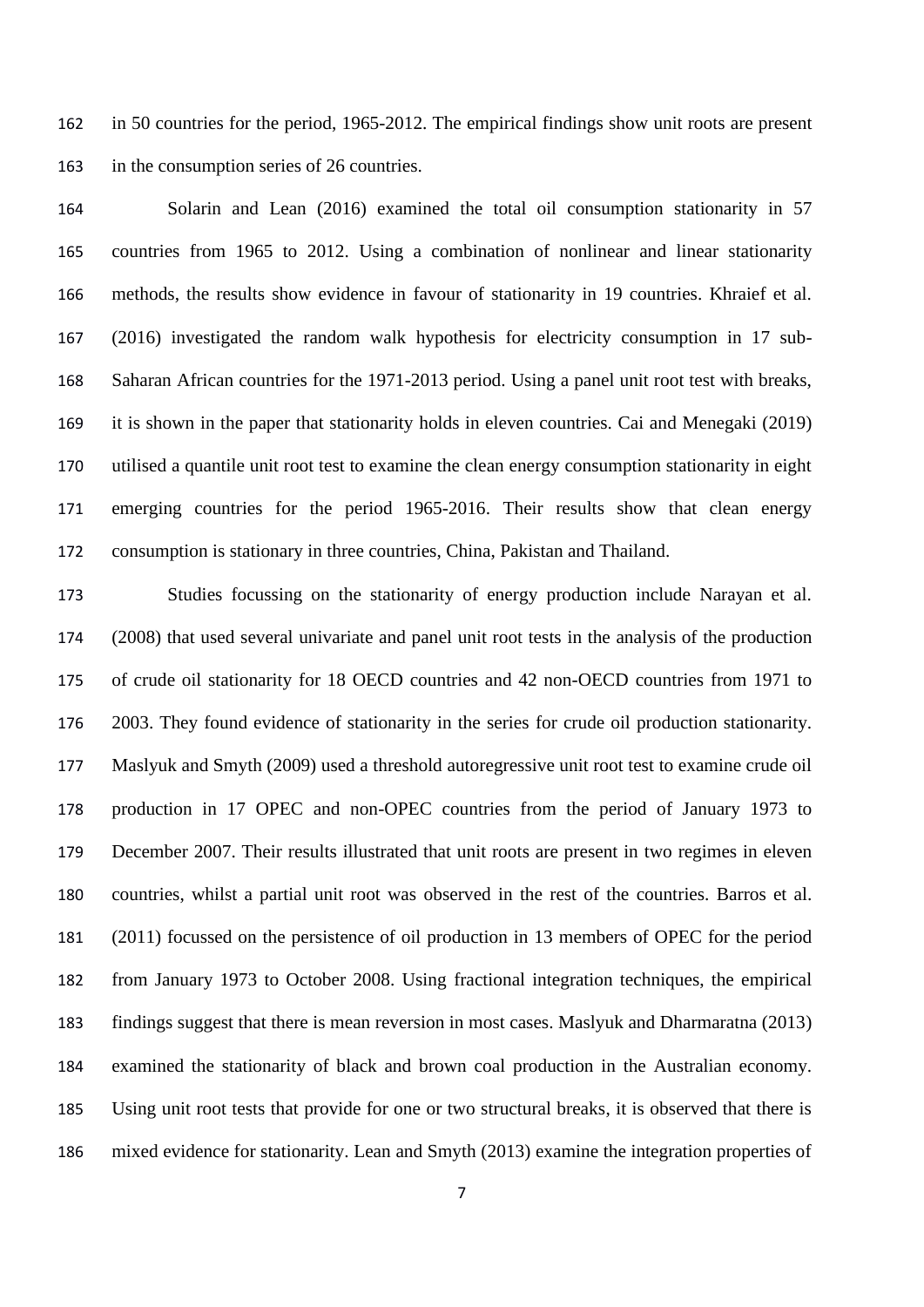biomass and biofuels production as well as the production of US total renewable energy. Using Lagrange Multiplier univariate unit root tests with breaks, their results support the existence of unit roots.

# **2.2 Economic dimensions of shale oil and shale gas**

 There are several investigations that examine the impact of the increase in shale oil and shale gas production in international markets and in the world economy. Some of these works such as Chew (2014) show that these unconventional hydrocarbons are attractive because of their large areal extent and consequent low exploration risk and long, stable production life. However, their ultimate production volume is unlikely to match that of conventional oil and natural gas liquids (NGLs). Geographically, most occur in North America and Venezuela. Also, Hosseini and Shakouri (2016), using a system dynamics approach and simulation results, argue that unconventional oil can gain a considerable market share in the short run, although conventional oil will remain as the major source for the market in the long run. However, unconventional gas is more evenly distributed all over the world than unconventional oil, providing the prospect of security of supply for more countries. According to Chew (2014), the eightfold growth in shale gas production in recent years and the interest that this has created suggest that in the close future we will see significant shale gas production outside North America. This author also argues that environmental concerns may delay development but will probably prove to be insignificant because existing, largely standard, operating procedures already resolve the technical issues. Other authors such as Zou et al. (2016) have investigated the impact that the oil and unconventional gas revolution has had on the oil and gas world production. According to them, the growing demand for environmental policies will boost the consumption of new energy sources that will displace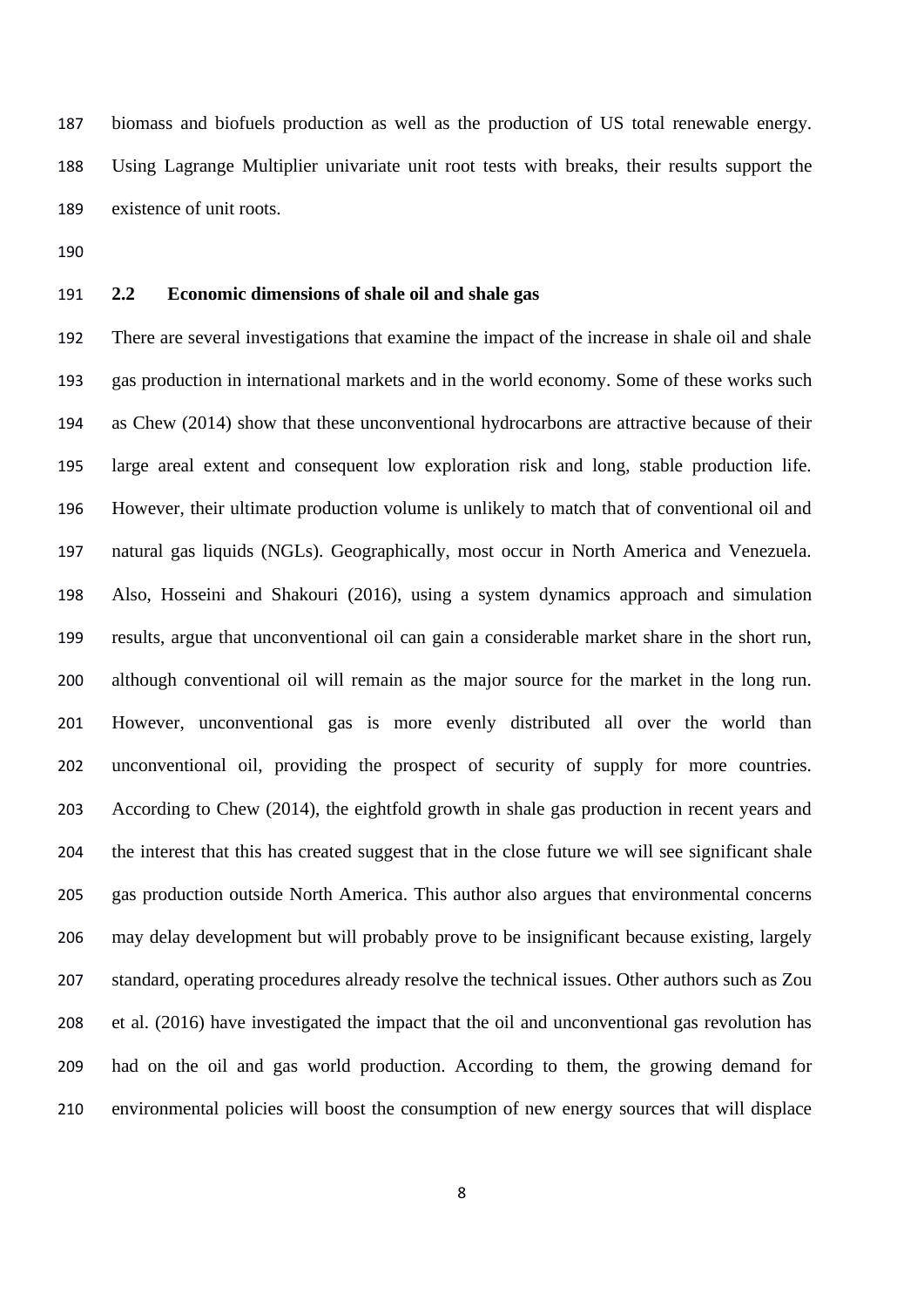existing ones, although, due to the influence of different factors, it is difficult to predict the peaks of oil and gas production.

 Regarding the influence of the production of unconventional hydrocarbons on the prices of gas and oil, Chiodi et al. (2016) indicate that a significant production of unconventional gas could lower the prices of natural gas and that the growing unconventional oil production has limited potential to lower oil prices.

 The decrease in oil prices caused by the rise in non-conventional oil production, among other factors, has had a positive effect on global activity in the medium term (Baffes et al., 2015). Some observers attribute the general decrease in world oil prices since June 2014 to the expansion in production of shale oil (Kilian, 2016a). Benes et al. (2015) present a nonlinear econometric model on oil price behavior in the world market. They use annual data, from 1983 to 2011 and examine the global GDP, the global oil price and the global oil supply. Their model indicates a perceptible but small and transitory output effect. The increase in the industrial production of U.S. and the possible commercial consequences derived from this revolution have been investigated by various authors. Thus, for example, Kilian (2016b) opines that the rise in the production of shale oil in the U.S. has reduced the market for the crude oil exports from Arab oil producing countries.

 There are also studies that specifically examine the development of shale gas in the U.S. Aruga (2016), for example, suggests that the U.S. shale gas revolution has not yet affected the international markets. On the other hand, shale gas production has become a significant part in the total gas production of the U.S. (Caporin and Fontini, 2017). Bilgili (2016) shows that industrial production is positively associated to the production of shale gas and the U.S. can use shale gas reserves to meet the energy demand. Finally, Feng et al. (2019) has shown that the development of shale gas has affected the relationship between the natural gas price and production.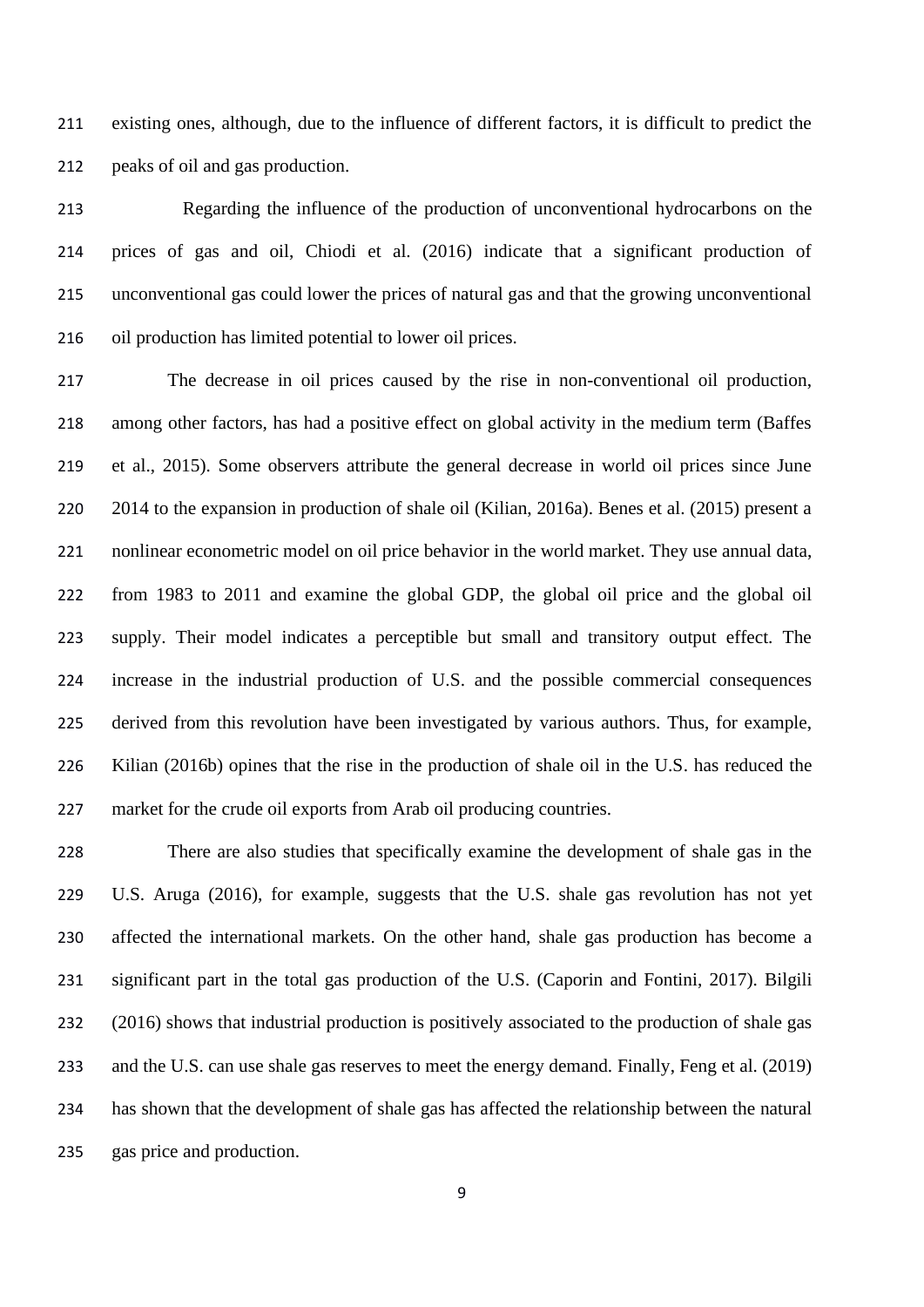## 236 **3. Methodology**

 Long range dependence or strong dependence means that observations which are far distant in time are highly correlated, and there are many processes satisfying this property. Among them, a very popular one and very much used in econometrics is the one that belongs to the category of fractional integration. It means that the number of differences required in a process to render it stationary *I(0)* is a fractional value.

242 Given a covariance stationary process  $\{x_t, t = 0, \pm 1, \ldots\}$ , it is said to be  $I(0)$  if the 243 infinite sum of all its autocovariances  $\gamma_u = E[(x_t - Ex_t)(x_{t+u} - Ex_t)]$  is finite, i.e.,

$$
\sum_{u=-\infty}^{\infty} |\gamma_u| < \infty. \tag{1}
$$

245 Then, a process is said to be integrated of order d or  $I(d)$  if it can be represented as:

$$
(1 - L)^d x_t = u_t, \quad t = 0, \pm 1, \dots,
$$
 (2)

247 where *L* is the lag operator  $(L^k x_t = x_{t-k})$ , and  $u_t$  is  $I(0)$ .<sup>3</sup> Using the Binomial expansion on the 248 expression on *L* above, the equality in (2) can be expressed as

249 
$$
\left(\sum_{j=0}^{\infty} \psi_j L^j\right) x_t = u_t, \qquad t = 0, \pm 1, ...
$$

250 
$$
\left(\sum_{j=0}^{\infty} \binom{d}{j} (-1)^j L^j\right) x_t = u_t, \qquad t = 0, \pm 1, ...
$$

251 or, alternatively as

252 
$$
\left(1 - d L + \frac{d(d-1)}{2}L^2 - \dots\right) x_t = u_t,
$$

253 implying that

254 
$$
x_t = dx_{t-1} - \frac{d(d-1)}{2}x_{t-2} + \frac{d(d-1)(d-2)}{6}x_{t-3} - \dots + u_t
$$
.

<sup>&</sup>lt;sup>3</sup> An I(0) process is defined as a covariance stationary process when the infinite sum of the autocovariances is finite.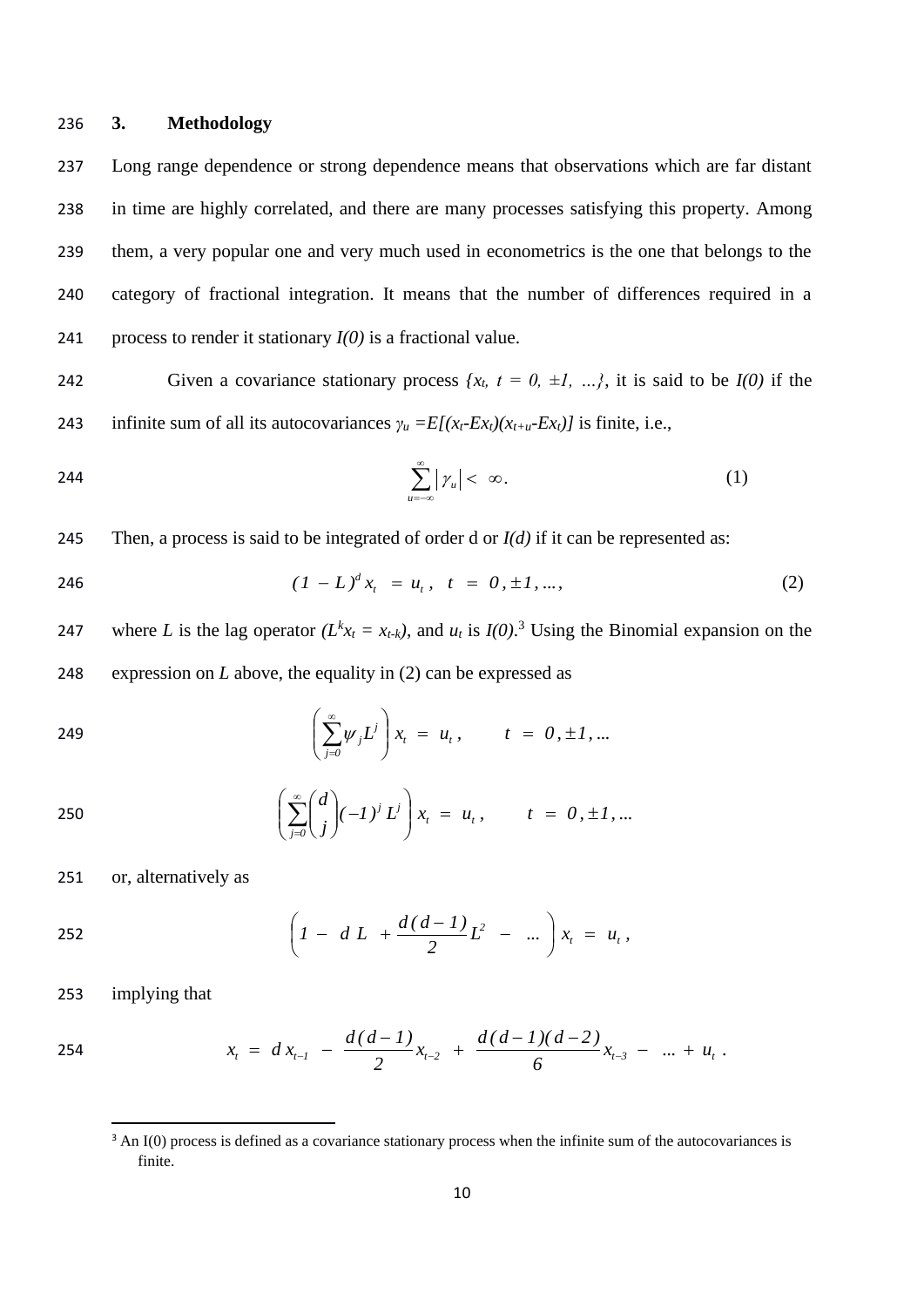In other words, *x<sup>t</sup>* is determined by its previous history, and the higher the value of *d* is, the higher the level of association is between observations distant in time. The differencing parameter *d* plays a very vital function as an indicator of the degree of persistence in the data. Also, this parameter is relevant from a statistical viewpoint. If *d* is positive but smaller than 259 0.5,  $x_t$  is still covariance stationary, but as *d* increases from 0.5, the series becomes more nonstationary, in the sense that the variance of the partial sums increases with *d*; from a 261 policy perspective,  $d < 1$  implies mean reversion, i.e., random shocks will have a temporary 262 nature and disappear in the long run. On the other hand, if  $d \ge 1$ , there is no mean reversion and shocks will have a permanent nature, persisting forever.

 In this article a battery of methods will be used to estimate *d*, some of them based on parametric methods, while others use semiparametric or even nonparametric approaches. All of them will be based on the Whittle function in the frequency domain (Dahlhaus, 1989). For the parametric methods, a version of the tests of Robinson (1994) is used. This method will permit us to test any real value *d* in (2) under specific assumptions about the disturbance term *ut*. Here the case of white noise *u<sup>t</sup>* will be first implemented, but also autocorrelation in turn, using a non-parametric approach of dealing with autocorrelation based on the exponential spectral method of Bloomfield (1973). A semiparametric method (Robinson, 1995) where no functional form is imposed on *u<sup>t</sup>* will also be employed.

#### **4. Data**

 The monthly data for the shale gas and oil plays have been generated from the *Energy Information Administration* for the period, January 2000 to April, 2019. Figure 1 shows the evolution of shale gas and oil production during the period under consideration. Bakken (ND & MT), Eagle Ford (TX) and Spraberry (TX Permian) are the biggest shale oil producers 279 under the sample period. Wolfcamp (TX&NM) although a little later than the previous series,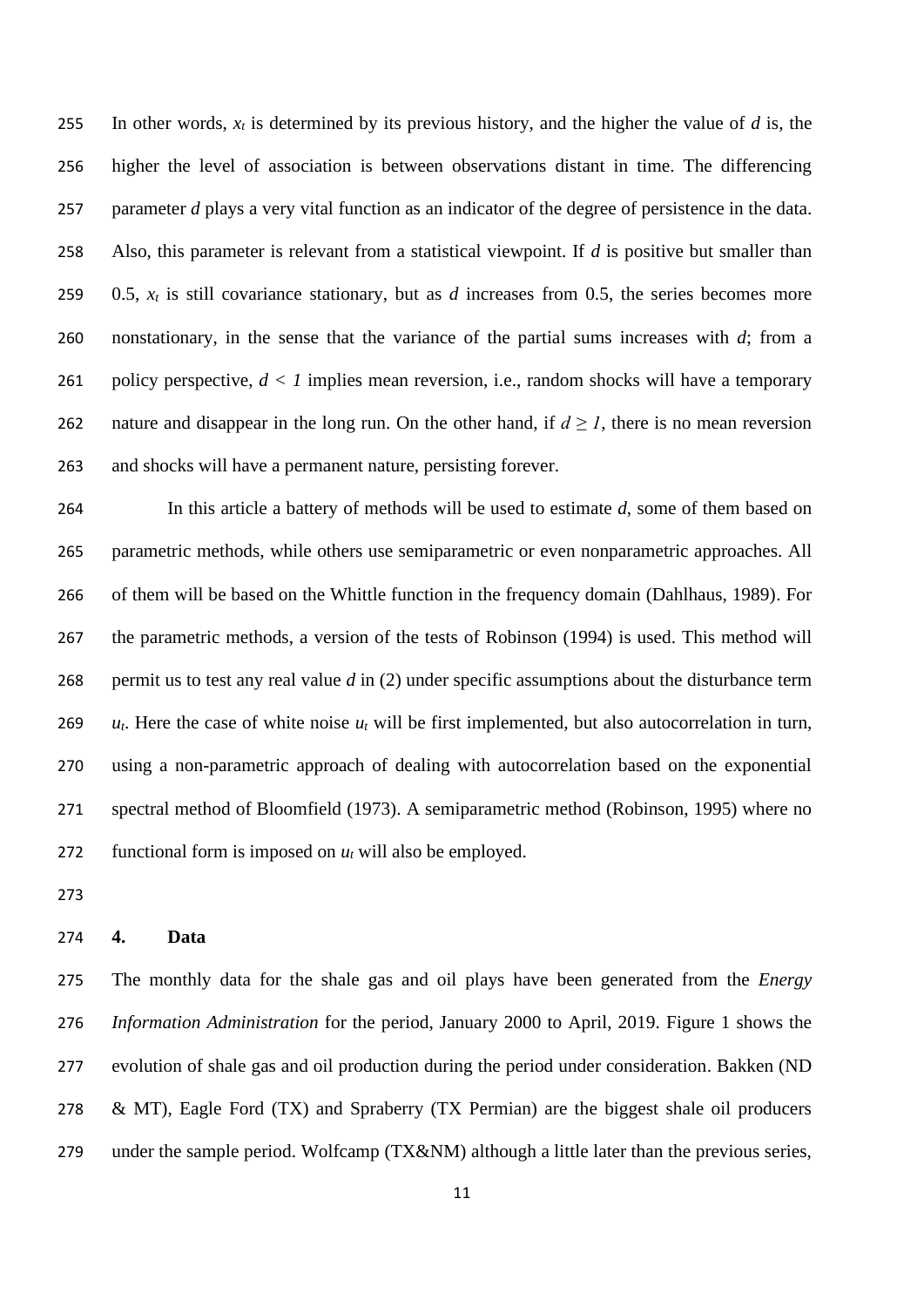280 also has significant growth. On the other hand, Woodford (OK), Austin Chalk (LA  $& TX$ ) and Mississippian (OK) have the smallest volume of shale oil production.

 All series grow during the period considered, reaching maximum production in 2019 (except Eagle Ford and Rest of US) with maximum production in 2015. Shale gas series, in general, also grow throughout the sample period and the maximum production in each of the study areas corresponds to the last year of the sample period (2019), except in Barnett, Fayetteville, and Eagle Ford (maximum productions in 2011, 2012 and 2015 respectively). The extraction of shale gas in Marcellus started in 2005, since then the production has grown without interruption, reaching its maximum in 2019, surpassing the maximum production of Barnett, Haynesville, Permian and Utica, and becoming the main source of gas in the United States.



**Figure 1: Production of shale oil and gas plays in the U.S. (2000-2019)**

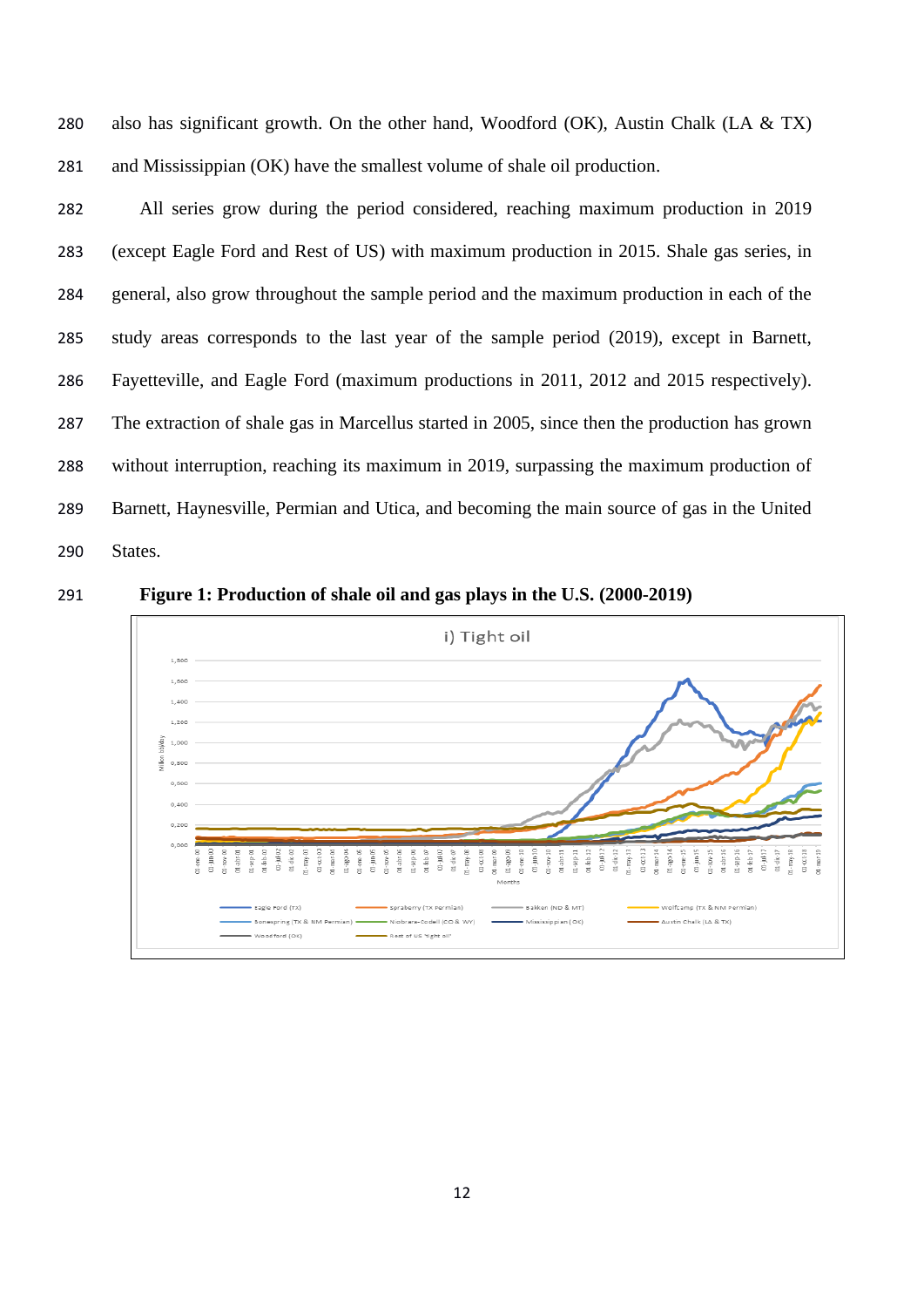

292 Note: AR is Arkansas; CO is Colorado; LA is Los Angeles; MT is Montana; ND is North Dakota; NM is New Mexico; OH is Ohio; Ok is Oklahoma; PA is Pennsylvania; TX is Texas; WV is West Virginia; WY is Wyoming. is Oklahoma; PA is Pennsylvania; TX is Texas; WV is West Virginia; WY is Wyoming.

 The list and the descriptive analysis of the selected countries are presented in Table 1. Boxplot shows in terms of position measurements, the differences between the analyzed series. The importance of Eagle Ford (TX) and Bakken (ND&MT) in oil production is noted. As far as the shale gas series are concerned, production in Marcellus is significant (PA, WV, OH &NY). In average terms, Marcellus (PA, WV, OH & NY) are the biggest shale gas producers under the sample period. The maximum oil production averages are found in Bakken (ND&MT), Eagle Ford (TX) and Spraberry (TX Permian). The outliers of Spraberry (TX Permian) and Wolfcamp (TX&NM), referring to oil production maximums, show the irregularity of their series, which may lead to confusion in the interpretation of their trends. In this sense, the same is true in the production of shale oil in Permian (TX&NM) and Utica (OH, PA&WV).

- 
- 
-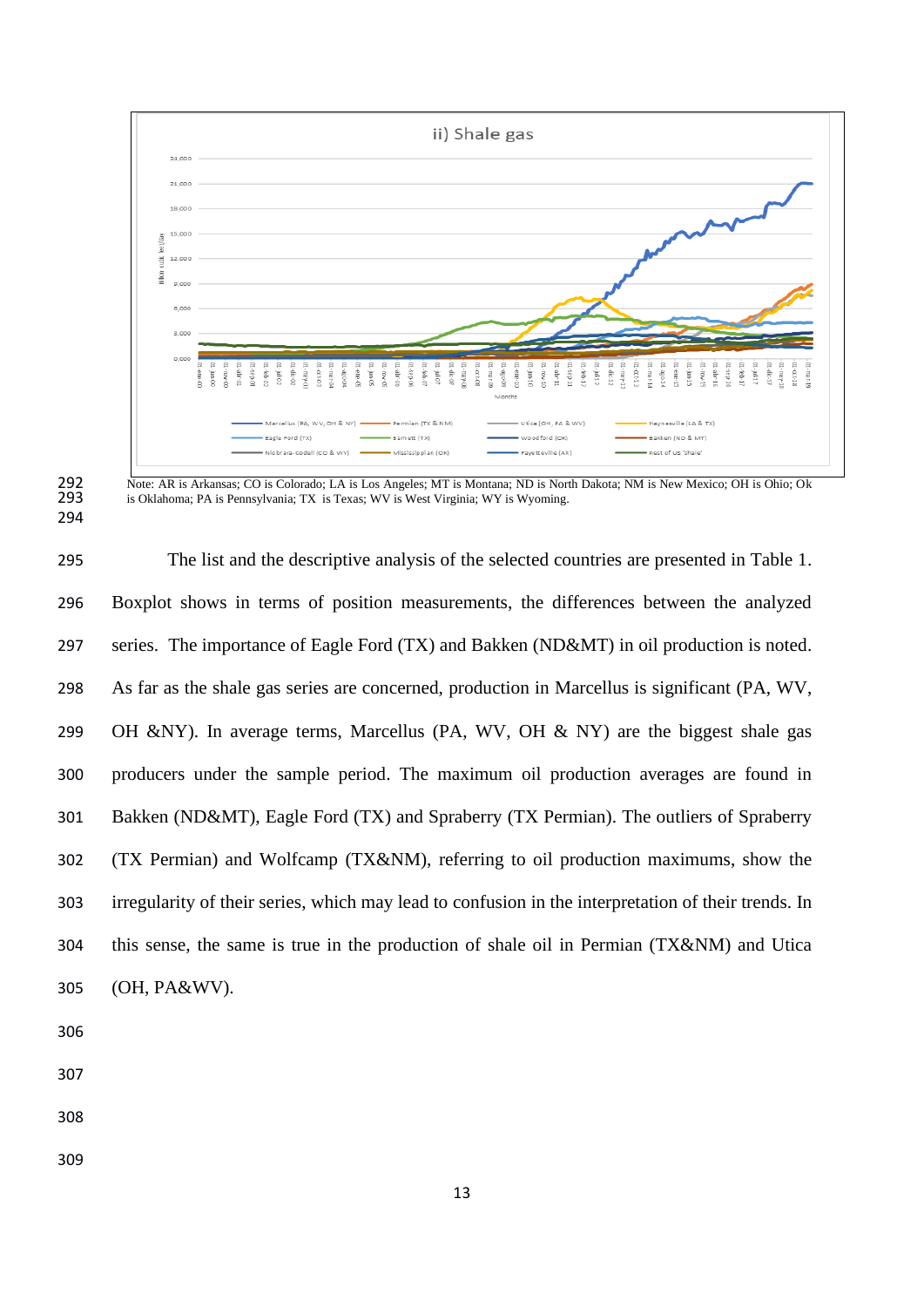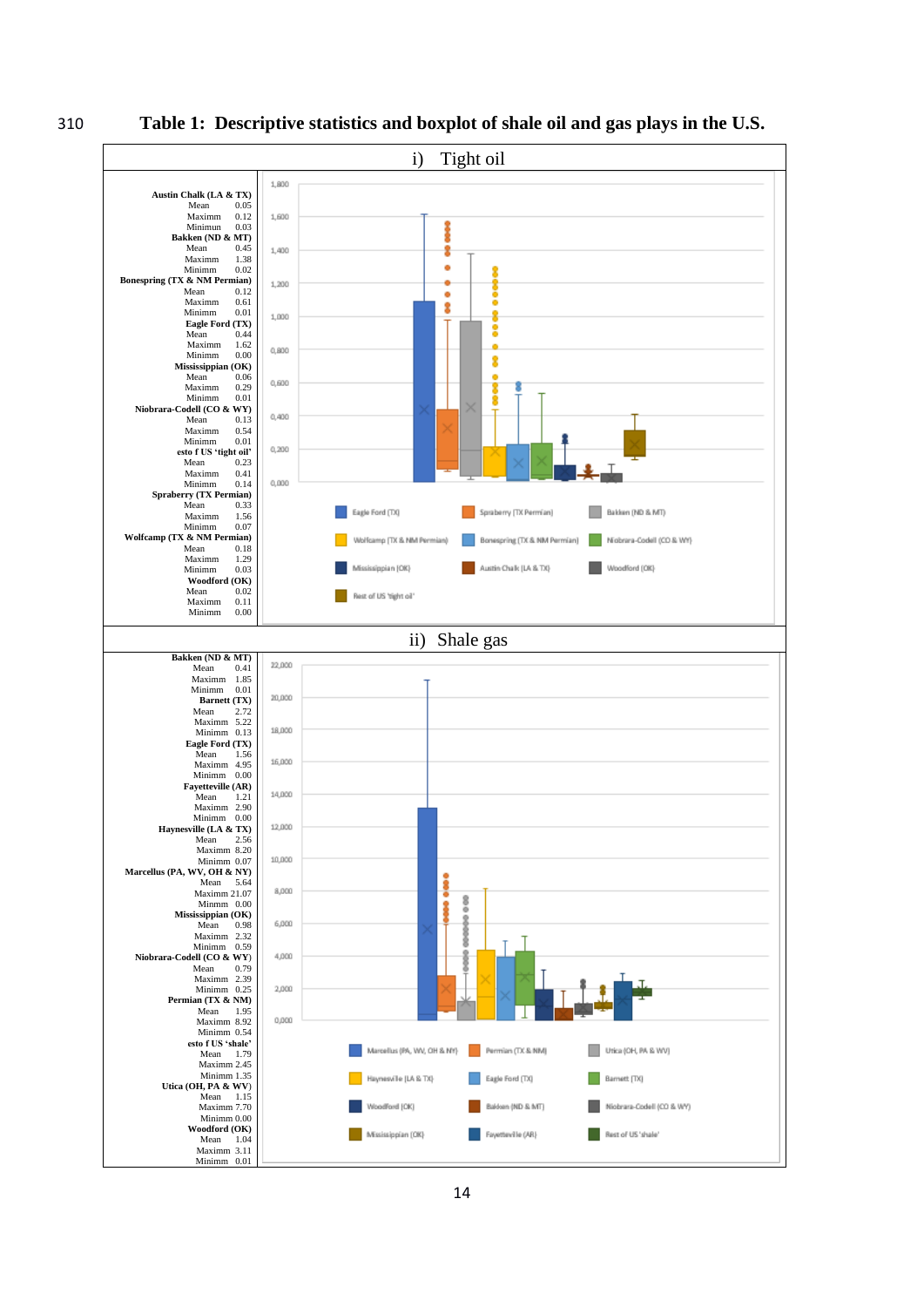311 Note: AR is Arkansas; CO is Colorado; LA is Los Angeles; MT is Montana; ND is North Dakota; NM is New Mexico; OH<br>312 is Ohio; OK is Oklahoma; PA is Pennsylvania; TX is Texas; WV is West Virginia; WY is Wyoming. The uni 312 is Ohio; OK is Oklahoma; PA is Pennsylvania; TX is Texas; WV is West Virginia; WY is Wyoming. The units are millions bbl/day in the case of i) (tight oil) and Billions cubic feet/day in the case of in ii) (shale gas). 313 bbl/day in the case of i) (tight oil) and Billions cubic feet/day in the case of in ii) (shale gas). 314

315

# 316 **5. Empirical results**

317 Following authors such as Bhargava (1986), Schmidt and Phillips (1992) among others on the 318 parameterization in unit roots models, the following linear model is used:

$$
y_t = \alpha + \beta t + x_t, \tag{3}
$$

320 where  $y_t$  is each of the time series we observe;  $\alpha$  and  $\beta$  are unknown coefficients referring to 321 an intercept and a liner time trend, and *x<sup>t</sup>* is defined as in equation (2), i.e., following an *I(d)* 322 process. Thus, the model examined is:

323 
$$
y_t = \alpha + \beta t + x_t, \qquad (1 - L)^d x_t = u_t, \quad t = 1, 2, ...,
$$
 (4)

324 testing the null hypothesis

*H<sub>o</sub>***:**  $d = d_o$ , (5)

326 for  $d_0$ -real values equal to -1, -0.99, ... 1.99 and 2.

327 Tables 2 – 5 display the Whittle estimates of d for three set-ups, corresponding to the 328 case of non-deterministic terms ( $2<sup>nd</sup>$  column), including a constant (in the  $3<sup>rd</sup>$  column), and 329 with a constant and a linear time trend  $(4<sup>th</sup>$  column), reporting also the 95% confidence 330 intervals of the values of *d* where the null hypothesis cannot be rejected using Robinson's 331 (1994) tests.

332 Tables 2 and 3 refer to the case of white noise errors, while Tables 4 and 5 allow for 333 weak autocorrelation in the error term using the model of Bloomfield (1973). Values in bold 334 in Tables 2 and 4 refer to the selected models for each series in relation to the deterministic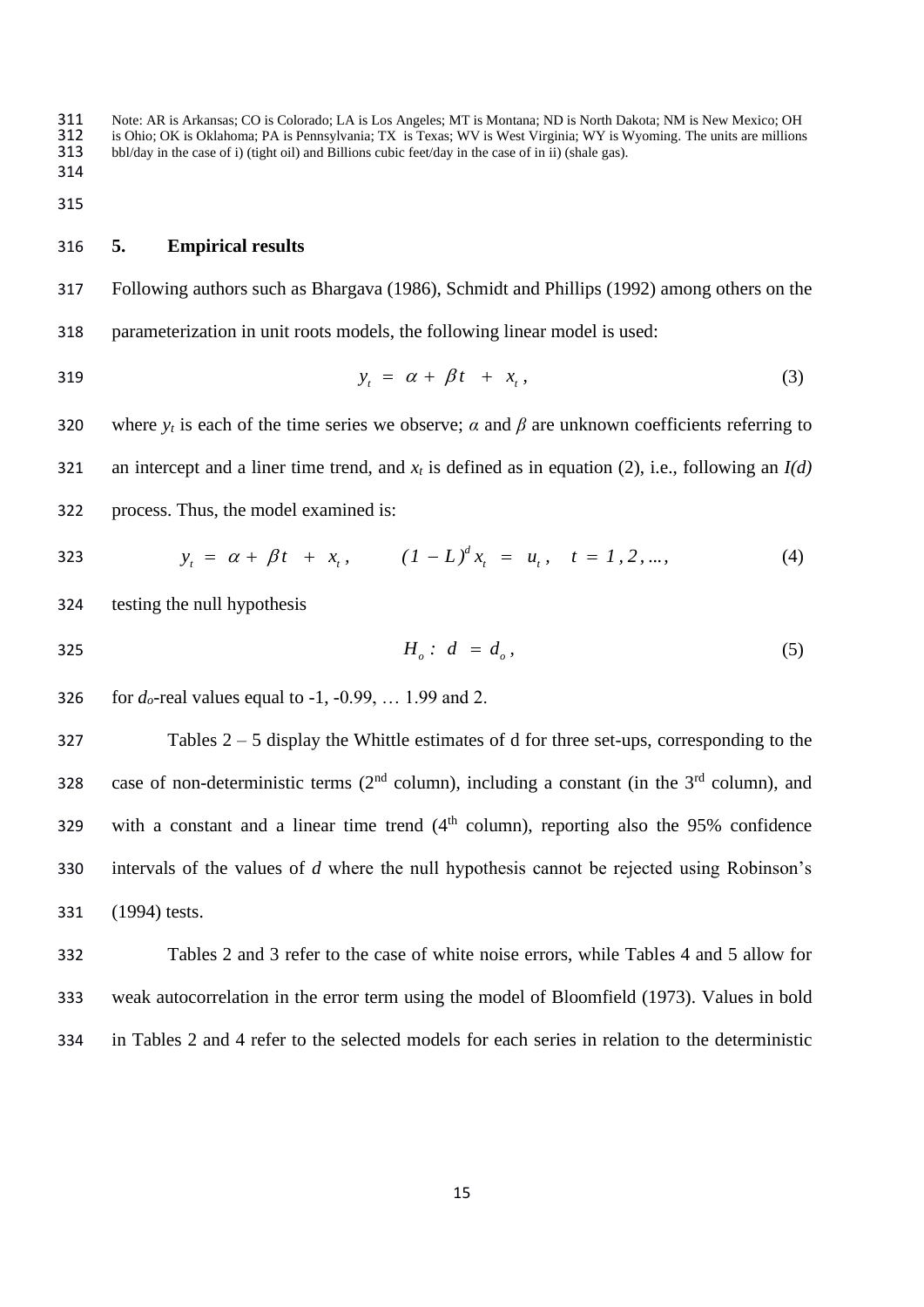335 terms<sup>4</sup>, and once the models are selected, Tables 3 and 5 present their corresponding 336 estimated coefficients.

| Tight oil<br>$\mathbf{i}$   |                        |              |              |
|-----------------------------|------------------------|--------------|--------------|
| Series                      | No terms               | An intercept | A time trend |
| Austin Chalk (LA & TX)      | 1.00                   | 0.98         | 0.98         |
|                             | (0.93, 1.09)           | (0.92, 1.07) | (0.92, 1.07) |
| Bakken (ND & MT)            | 1.14                   | 1.14         | 1.15         |
|                             | (1.08, 1.22)           | (1.08, 1.22) | (1.09, 1.23) |
| Bonespring (TX & NM         | 1.16                   | 1.15         | 1.16         |
|                             | (1.10, 1.22)           | (1.10, 1.22) | (1.11, 1.23) |
| Eagle Ford (TX)             | 1.28                   | 1.28         | 1.28         |
|                             | (1.23, 1.34)           | (1.22, 1.34) | (1.23, 1.34) |
| Mississippian (OK)          | 0.98                   | 0.98         | 0.98         |
|                             | (0.94, 1.03)           | (0.94, 1.03) | (0.93, 1.03) |
| Niobrara-Codell (CO & WY)   | 1.31                   | 1.31         | 1.32         |
|                             | (1.22, 1.43)           | (1.22, 1.44) | (1.23, 1.44) |
| Rest of US 'tight oil'      | 1.03                   | 1.15         | (1.09, 1.24) |
|                             | (0.95, 1.13)           | (1.08, 1.24) | 1.15         |
| Spraberry (TX Permian)      | 1.25                   | 1.25         | 1.27         |
|                             | (1.21, 1.31)           | (1.21, 1.31) | (1.23, 1.32) |
| Wolfcamp (TX & NM Permian)  | 1.30                   | 1.29         | 1.30         |
|                             | (1.25, 1.37)           | (1.24, 1.37) | (1.24, 1.36) |
| Woodford (OK)               | 0.85                   | 0.85         | 0.83         |
|                             | (0.81, 0.90)           | (0.81, 0.90) | (0.79, 0.88) |
|                             | Shale gas<br>$\rm ii)$ |              |              |
| <b>Series</b>               | No terms               | An intercept | A time trend |
| Bakken (ND & MT)            | (1.03, 1.14)           | (1.03, 1.14) | 1.08         |
|                             | 1.08                   | 1.08         | (1.04, 1.15) |
| Barnett (TX)                | 1.18                   | 1.18         | 1.18         |
|                             | (1.13, 1.24)           | (1.14, 1.24) | (1.14, 1.24) |
| Eagle Ford (TX)             | 1.23                   | 1.23         | 1.24         |
|                             | (1.18, 1.30)           | (1.18, 1.30) | (1.18, 1.30) |
| Fayetteville (AR)           | 1.10                   | 1.10         | 1.10         |
|                             | (1.06, 1.14)           | (1.06, 1.14) | (1.06, 1.14) |
| Haynesville (LA $& TX$ )    | 1.40                   | 1.40         | 1.40         |
|                             | (1.34, 1.48)           | (1.34, 1.48) | (1.34, 1.48) |
| Marcellus (PA, WV, OH & NY) | 1.07                   | 1.07         | 1.08         |
|                             | (1.03, 1.12)           | (1.03, 1.12) | (1.03, 1.13) |
| Mississippian (OK)          | 0.93                   | 0.89         | 0.89         |
|                             | (0.87, 1.00)           | (0.85, 0.95) | (0.84, 0.95) |
| Niobrara-Codell (CO & WY)   | 1.06                   | 1.06         | 1.06         |
|                             | (1.00, 1.12)           | (1.01, 1.12) | (1.01, 1.13) |
| Permian (TX & NM)           | 1.23                   | 1.23         | 1.24         |
|                             | (1.17, 1.30)           | (1.17, 1.30) | (1.18, 1.31) |
| Rest of US 'shale'          | 0.97                   | 0.96         | 0.95         |
|                             | (0.89, 1.08)           | (0.90, 1.03) | (0.89, 1.03) |
| Utica (OH, PA & WV)         | 1.23                   | 1.23         | 1.24         |
|                             | (1.18, 1.29)           | (1.18, 1.29) | (1.19, 1.30) |
| Woodford (OK)               | 0.90                   | 0.90         | 0.88         |
|                             | (0.87, 0.95)           | (0.86, 0.95) | (0.83, 0.94) |

# 337 **Table 2: Estimated values of d under white noise errors**

338 In bold, the selected models according to the deterministic terms.

 $\widetilde{y}_t = (1 - L)^{d_o} y_t$ ;  $\widetilde{I}_t = (1 - L)^{d_o}$ ; and  $\widetilde{t}_t = (1 - L)^{d_o} t$ , and  $u_t$  is I(0) by construction.

<sup>4</sup> These models were selected by looking at the t-values of the coefficients on the do-differenced processes, noting that under H<sub>o</sub> (5) the model in (4) can be expressed as  $\tilde{y}_t = \alpha \tilde{1}_t + \beta \tilde{t}_t + u_t$ ,  $\tilde{y}_t = \alpha \, 1_t + \beta \, \tilde{t}_t + u_t$ , where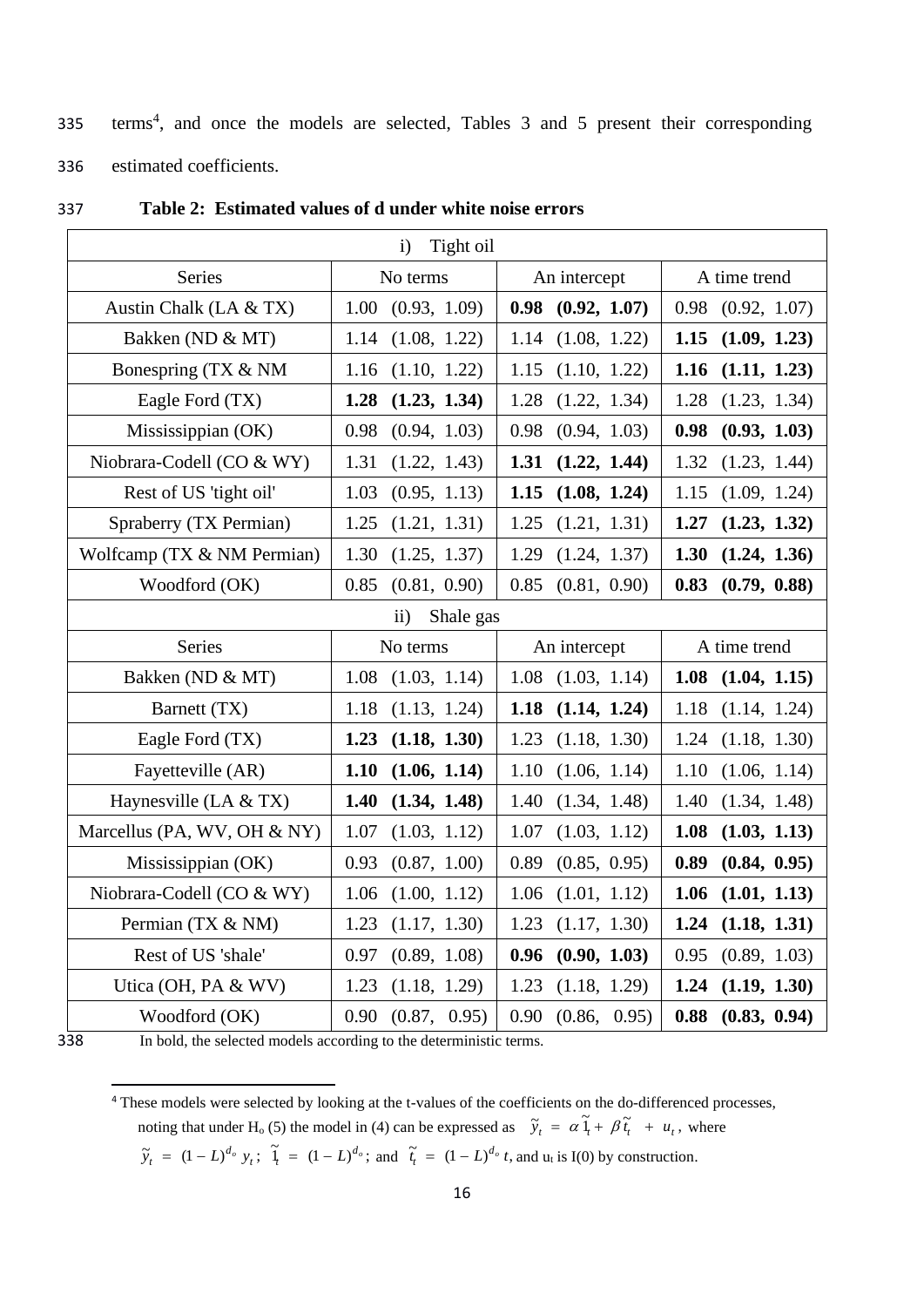| Tight oil<br>$\mathbf{i}$ |                                  |                      |                   |  |
|---------------------------|----------------------------------|----------------------|-------------------|--|
| Series                    | d(95% band)                      | Intercept (t-value)  | Time trend (t-    |  |
| Austin Chalk (LA & TX)    | (0.92, 1.07)<br>0.98             | $0.0679$ $(20.90)$   |                   |  |
| Bakken (ND & MT)          | (1.09, 1.23)<br>1.15             | 0.0177<br>(1.95)     | 0.0054<br>(2.08)  |  |
| Bonespring (TX & NM       | (1.11, 1.23)<br>1.16             | $0.0073$ $(1.97)$    | $0.0026$ $(2.37)$ |  |
| Eagle Ford (TX)           | (1.23, 1.34)<br>1.28             | $---$                |                   |  |
| Mississippian (OK)        | 0.98<br>(0.93, 1.03)             | $0.0137$ $(2.54)$    | 0.0011(3.67)      |  |
| Niobrara-Codell (CO & WY) | (1.22, 1.44)<br>1.31             | 0.0149<br>(2.74)     |                   |  |
| Rest of US 'tight oil'    | (1.08, 1.24)<br>1.15             | 0.1599<br>(30.18)    |                   |  |
| Spraberry (TX Permian)    | (1.23, 1.32)<br>1.27             | (7.19)<br>0.0747     | $0.0063$ $(2.39)$ |  |
| Wolfcamp (TX & NM         | 1.30<br>(1.24, 1.36)             | 0.0337<br>(2.97)     | 0.0056<br>(1.78)  |  |
| Woodford (OK)             | $0.83^*$ (0.79, 0.88)            | $-0.00012$ $(-0.40)$ | 0.0004<br>(5.01)  |  |
|                           | $\ddot{\mathbf{i}}$<br>Shale gas |                      |                   |  |
| <b>Series</b>             | d(95% band)                      | Intercept (t-value)  | Time trend (t-    |  |
| Bakken (ND & MT)          | (1.04, 1.15)<br>1.08             | $0.0084$ $(1.38)$    | $0.0078$ $(3,46)$ |  |
| Barnett (TX)              | $1.18$ $(1.14, 1.24)$            | $0.1289$ $(1.88)$    |                   |  |
| Eagle Ford (TX)           | 1.23<br>(1.18, 1.30)             | $---$                |                   |  |
| Fayetteville (AR)         | (1.06, 1.14)<br>1.10             |                      |                   |  |
| Haynesville (LA & TX)     | 1.40<br>(1.34, 1.48)             | $---$                |                   |  |
| Marcellus (PA, WV, OH &   | 1.08<br>(1.03, 1.13)             | $-0.0660$ $(-1.20)$  | 0.0894<br>(3,57)  |  |
| Mississippian (OK)        | $0.89^*$ $(0.84, 0.95)$          | 0.6941<br>(12.98)    | 0.0064<br>(3,16)  |  |
| Niobrara-Codell (CO & WY) | (1.01, 1.13)<br>1.06             | 0.2504<br>(8.98)     | 0.0093<br>(3,76)  |  |
| Permian (TX & NM)         | 1.24<br>(1.18, 1.31)             | 0.5291<br>(6.72)     | (2,15)<br>0.0037  |  |
| Rest of US 'shale'        | (0.90, 1.03)<br>0.96             | 1.7849<br>(49.00)    |                   |  |
| Utica (OH, PA & WV)       | (1.19, 1.30)<br>1.24             | $-0.0171$ $(-0.23)$  | 0.0311<br>(1,93)  |  |
| Woodford (OK)             | $0.88*$<br>(0.83, 0.94)          | $-0.0156$ $(-0.32)$  | (7,66)<br>0.0134  |  |

340 **Table 3: Estimated coefficients for the selected models in Table 2**

341 \*: Evidence of mean reversion at the 5% level.

342

343 Starting with the results under the assumption of no autocorrelation, the time trend is 344 significant in a number of cases. (Bakken, Bonespring, Mississippian, Spraberry, Wolfcamp 345 and Woodford, for tight oil, and Bakken, Marcellus, Mississippian, Niobrara-Codell,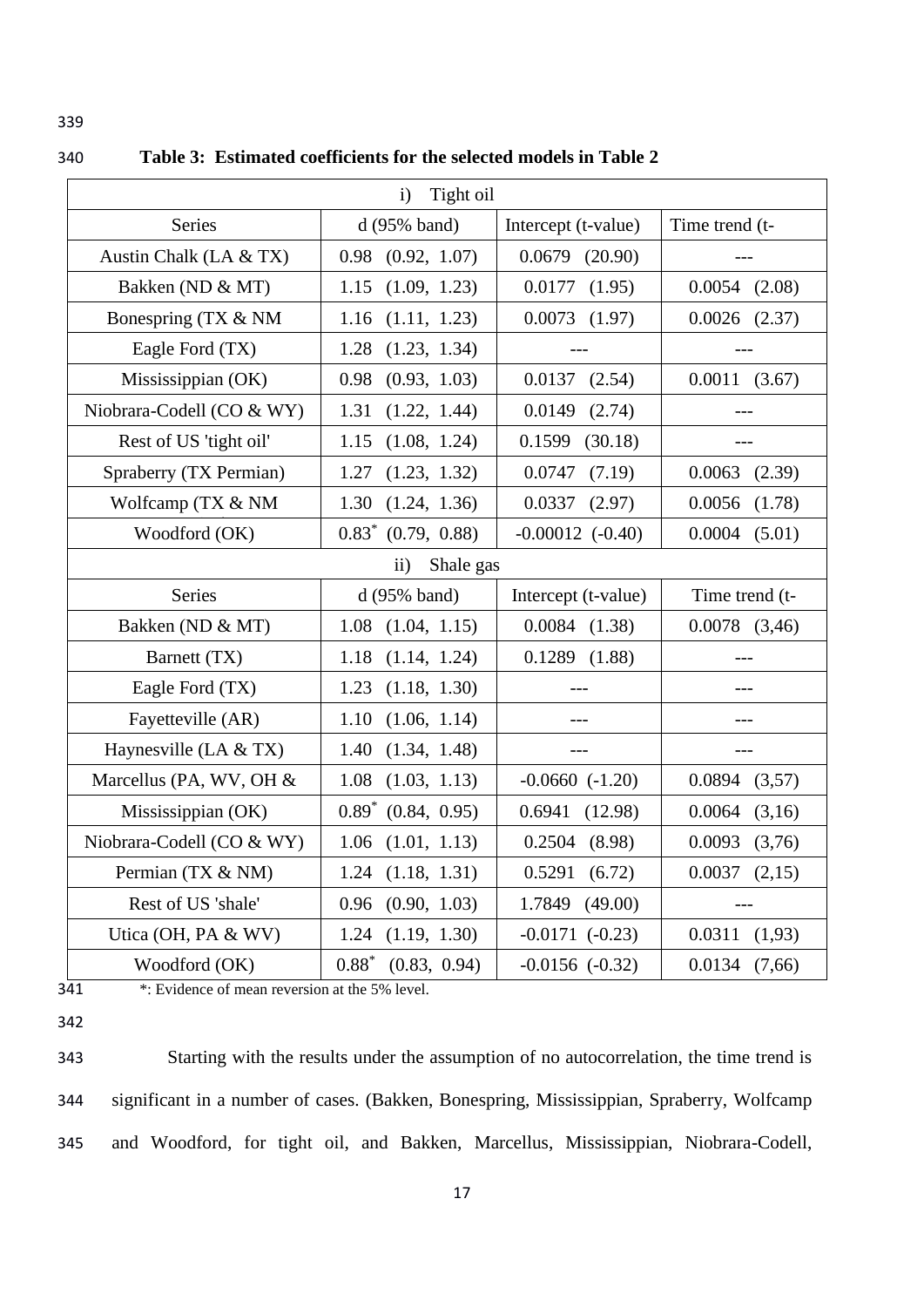Permina, Utica and Woodford in the case of shale oil). For the remaining cases, the intercept is sufficient to describe the deterministic terms. Looking at the estimated differencing parameter, *d*, in Table 3, for tight oil (Panel I), in seven out of the ten cases examined the estimates of d are statistically higher than 1; for two cases, the unit root cannot be rejected, and only for Woodford is there some evidence of mean reversion, with the value of *d* being statistically smaller than one. Looking at shale oil (Panel II), in nine out of the twelve cases *d* is higher than 1; for another one, the unit root null cannot be rejected, and for Mississippian and Woodford, a small degree of mean reversion is found in the data. Thus, according to these results, there is strong evidence of large degrees of persistence, and only for Woodford (in both tight and shale oil) and for Mississippian shale oil, is some small degree of mean reversion achieved.

| Table 4: Estimated values of d under autocorrelated errors<br>358 |  |
|-------------------------------------------------------------------|--|
|-------------------------------------------------------------------|--|

| Tight oil<br>$\mathbf{i}$    |                       |                       |                       |  |
|------------------------------|-----------------------|-----------------------|-----------------------|--|
| <b>Series</b>                | No terms              | An intercept          | A time trend          |  |
| Austin Chalk (LA $& TX$ )    | (0.84, 1.07)<br>0.94  | (0.85, 1.01)<br>0.93  | $0.92$ $(0.85, 1.01)$ |  |
| Bakken (ND & MT)             | (1.11, 1.36)<br>1.21  | 1.22<br>(1.11, 1.36)  | 1.23<br>(1.12, 1.37)  |  |
| Bonespring (TX & NM Permian) | 1.23<br>(1.15, 1.34)  | 1.23<br>(1.14, 1.34)  | $1.24$ $(1.16, 1.35)$ |  |
| Eagle Ford (TX)              | 1.56<br>(1.44, 1.71)  | $1.56$ $(1.44, 1.71)$ | $1.56$ $(1.44, 1.71)$ |  |
| Mississippian (OK)           | (1.17, 1.38)<br>1.26  | (1.18, 1.39)<br>1.26  | $1.28$ $(1.19, 1.40)$ |  |
| Niobrara-Codell (CO & WY)    | 1.13<br>(1.05, 1.26)  | (1.04, 1.25)<br>1.14  | (1.04, 1.28)<br>1.14  |  |
| Rest of US 'tight oil'       | (0.89, 1.19)<br>1.02  | 1.20<br>(1.09, 1.34)  | 1.19<br>(1.08, 1.34)  |  |
| Spraberry (TX Permian)       | $1.34$ $(1.27, 1.43)$ | $1.36$ $(1.29, 1.44)$ | (1.30, 1.45)<br>1.37  |  |
| Wolfcamp (TX & NM Permian)   | (1.28, 1.44)<br>1.35  | 1.35<br>(1.28, 1.43)  | 1.38<br>(1.29, 1.44)  |  |
| Woodford (OK)                | $1.06$ $(0.98, 1.15)$ | $1.06$ $(0.99, 1.15)$ | $1.06$ (0.98, 1.17)   |  |
| $\rm ii)$<br>Shale gas       |                       |                       |                       |  |
| <b>Series</b>                | No terms              | An intercept          | A time trend          |  |
| Bakken (ND & MT)             | (1.05, 1.20)<br>1.11  | (1.05, 1.20)<br>1.11  | $1.14$ $(1.06, 1.22)$ |  |
| Barnett (TX)                 | 1.41<br>(1.32, 1.51)  | $1.42$ $(1.33, 1.52)$ | (1.33, 1.52)<br>1.41  |  |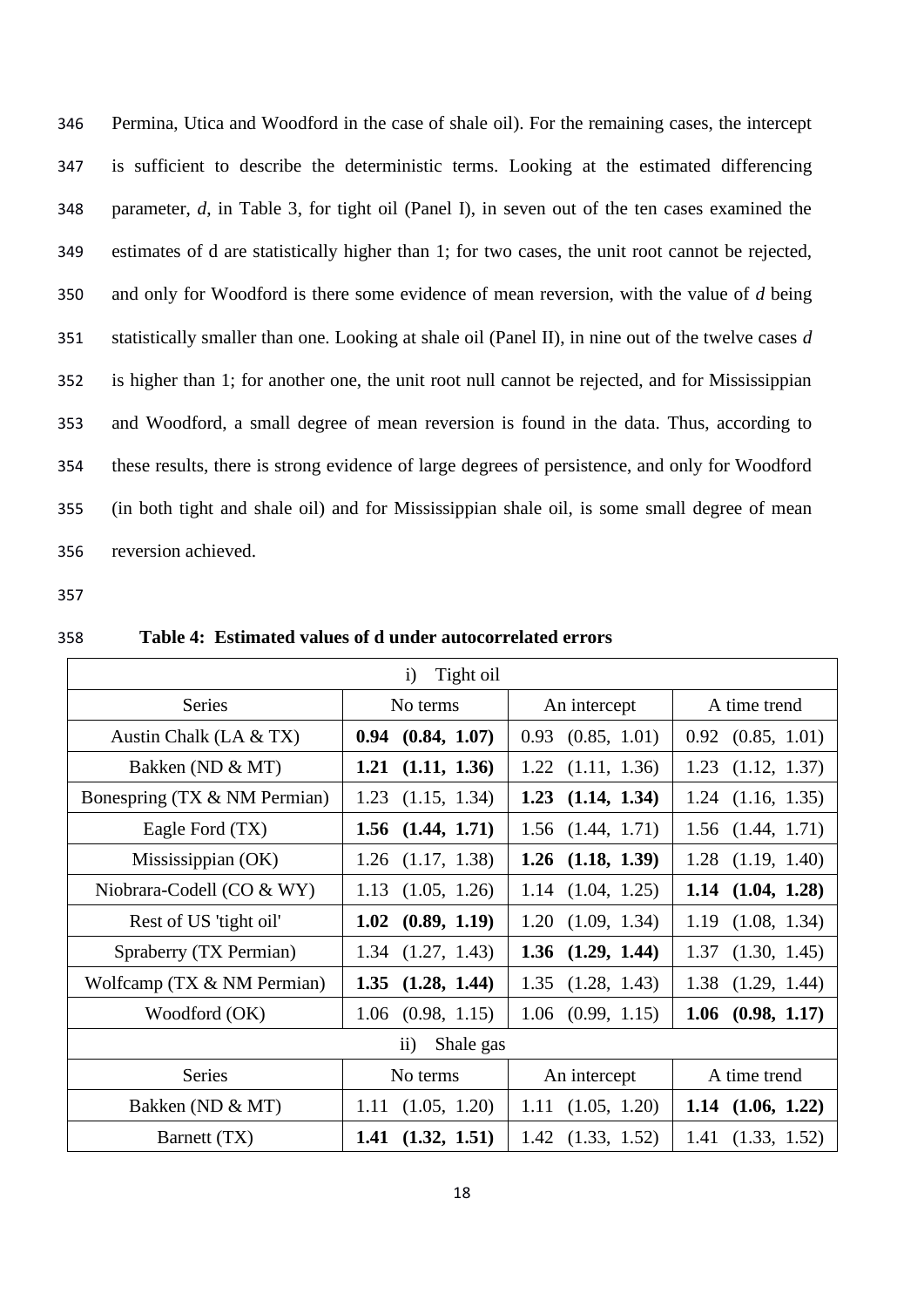| Eagle Ford (TX)             | $1.43$ $(1.33, 1.56)$ | $1.43$ $(1.33, 1.56)$ | $1.43$ $(1.34, 1.56)$ |
|-----------------------------|-----------------------|-----------------------|-----------------------|
| Fayetteville (AR)           | $1.36$ $(1.30, 1.44)$ | $1.36$ $(1.30, 1.44)$ | $1.36$ $(1.30, 1.44)$ |
| Haynesville (LA $& TX$ )    | $1.46$ $(1.36, 1.58)$ | $1.46$ $(1.36, 1.59)$ | $1.46$ $(1.36, 1.58)$ |
| Marcellus (PA, WV, OH & NY) | $1.25$ $(1.18, 1.36)$ | $1.25$ $(1.18, 1.36)$ | $1.27$ $(1.20, 1.38)$ |
| Mississippian (OK)          | $1.08$ (0.98, 1.20)   | $1.12$ $(1.03, 1.23)$ | $1.12$ $(1.03, 1.23)$ |
| Niobrara-Codell (CO & WY)   | $1.15$ $(1.07, 1.26)$ | $1.16$ $(1.09, 1.25)$ | $1.17$ $(1.09, 1.27)$ |
| Permian (TX & NM)           | $1.27$ $(1.20, 1.37)$ | $1.26$ $(1.20, 1.36)$ | $1.29$ $(1.21, 1.37)$ |
| Rest of US 'shale'          | $0.95$ $(0.81, 1.11)$ | $1.07$ $(0.96, 1.22)$ | $1.07$ $(0.95, 1.23)$ |
| Utica (OH, PA & WV)         | $1.34$ $(1.25, 1.47)$ | $1.34$ $(1.25, 1.47)$ | $1.36$ $(1.27, 1.48)$ |
| Woodford (OK)               | $0.98$ $(0.93, 1.05)$ | $0.98$ $(0.93, 1.05)$ | $0.98$ $(0.92, 1.06)$ |

360

# 359 In bold, the selected models according to the deterministic terms.

361 **Table 5: Estimated coefficients for the selected models in Table 3**

| Tight oil<br>$\mathbf{i}$    |                        |                     |                   |  |
|------------------------------|------------------------|---------------------|-------------------|--|
| <b>Series</b>                | No terms               | An intercept        | A time trend      |  |
| Austin Chalk (LA & TX)       | (0.84, 1.07)<br>0.94   |                     |                   |  |
| Bakken (ND & MT)             | 1.21<br>(1.11, 1.36)   |                     |                   |  |
| Bonespring (TX & NM Permian) | 1.23<br>(1.14, 1.34)   | $0.0075$ $(1.69)$   | ---               |  |
| Eagle Ford (TX)              | 1.56<br>(1.44, 1.71)   | $---$               | ---               |  |
| Mississippian (OK)           | (1.18, 1.39)<br>1.26   | $0.0142$ $(2.97)$   |                   |  |
| Niobrara-Codell (CO & WY)    | (1.04, 1.28)<br>1.14   | $0.3099$ $(0.01)$   | $0.0022$ $(2.99)$ |  |
| Rest of US 'tight oil'       | (0.89, 1.19)<br>1.02   |                     |                   |  |
| Spraberry (TX Permian)       | (1.29, 1.44)<br>1.36   | 0.0752(1.83)        |                   |  |
| Wolfcamp (TX & NM Permian)   | 1.35<br>(1.28, 1.44)   |                     |                   |  |
| Woodford (OK)                | (0.98, 1.17)<br>1.06   | $-3.3640$ $(-0.11)$ | 0.0004<br>(1.67)  |  |
|                              | $\rm ii)$<br>Shale gas |                     |                   |  |
| <b>Series</b>                | No terms               | An intercept        | A time trend      |  |
| Bakken (ND & MT)             | $1.14$ $(1.06, 1.22)$  | $0.0092$ $(0.42)$   | $0.0077$ $(2.69)$ |  |
| Barnett (TX)                 | (1.32, 1.51)<br>1.41   |                     |                   |  |
| Eagle Ford (TX)              | 1.43<br>(1.33, 1.56)   |                     |                   |  |
| Fayetteville (AR)            | (1.30, 1.44)<br>1.36   |                     |                   |  |
| Haynesville (LA $& TX$ )     | (1.36, 1.58)<br>1.46   | $---$               | $---$             |  |
| Marcellus (PA, WV, OH & NY)  | (1.18, 1.36)<br>1.25   |                     |                   |  |
| Mississippian (OK)           | 1.08<br>(0.98, 1.20)   |                     |                   |  |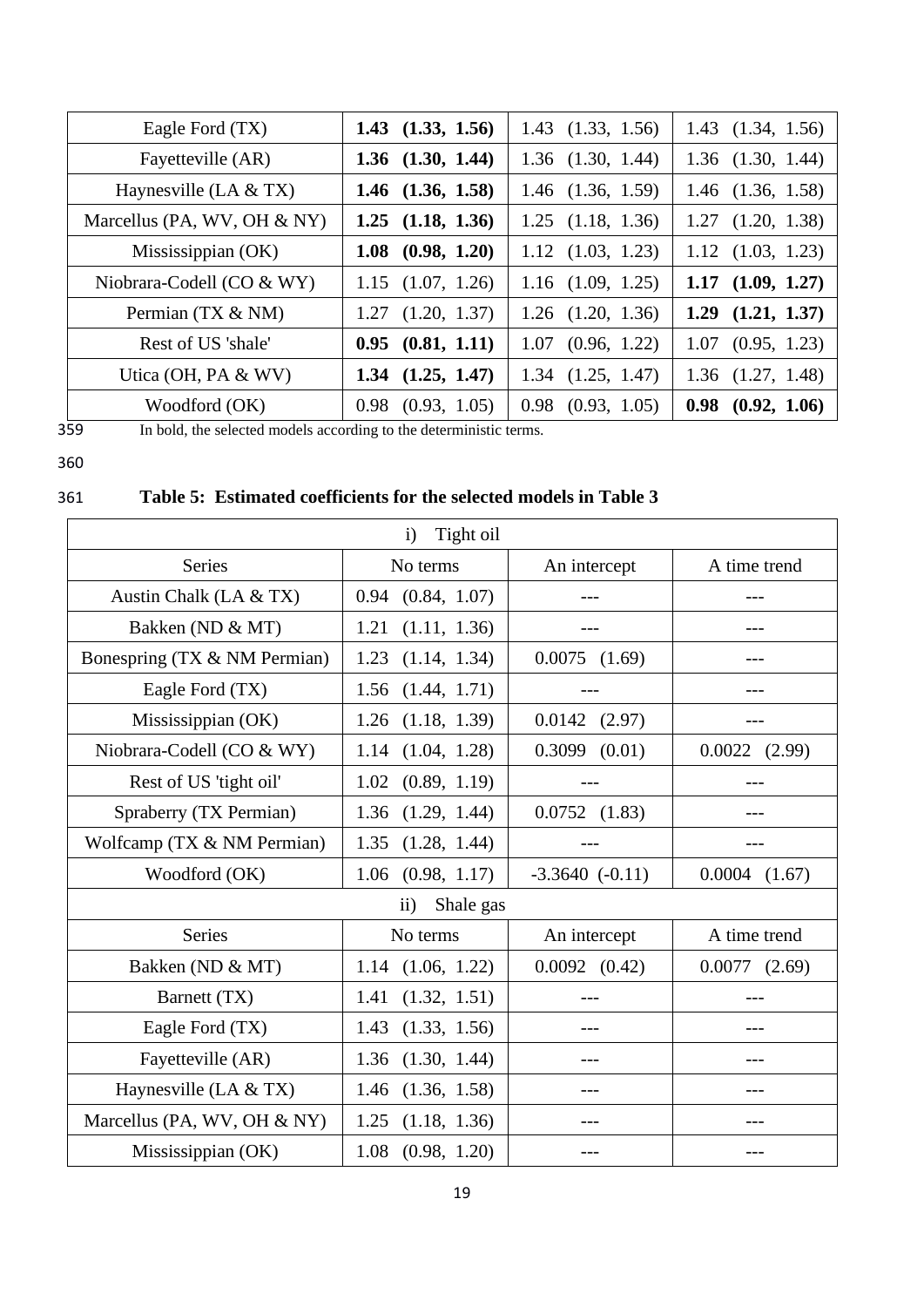| Niobrara-Codell (CO $&$ WY) | $1.17$ $(1.09, 1.27)$ | $0.2521$ $(9.34)$   | $0.0093$ $(2.21)$ |
|-----------------------------|-----------------------|---------------------|-------------------|
| Permian (TX & NM)           | $1.29$ $(1.21, 1.37)$ | 0.5299(6.86)        | $0.0364$ $(1.69)$ |
| Rest of US 'shale'          | $0.95$ $(0.81, 1.11)$ |                     |                   |
| Utica (OH, PA $&$ WV)       | $1.34$ $(1.25, 1.47)$ |                     |                   |
| Woodford (OK)               | $0.98$ $(0.92, 1.06)$ | $-0.0047$ $(-0.06)$ | 0.0134(4.69)      |

362 \*: Evidence of mean reversion at the 5% level.

# 363

# 364 **Table 6: Estimates of d based on a semiparametric method**

|                              | Tight oil<br>$\mathbf{i}$  |           |        |  |  |
|------------------------------|----------------------------|-----------|--------|--|--|
| <b>Series</b>                | 9                          | 15        | 26     |  |  |
| Austin Chalk (LA & TX)       | >1.500                     | >1.500    | 1.201  |  |  |
| Bakken (ND & MT)             | 1.477                      | > 1.500   | 1.362  |  |  |
| Bonespring (TX & NM Permian) | >1.500                     | >1.500    | >1.500 |  |  |
| Eagle Ford (TX)              | >1.500                     | >1.500    | >1.500 |  |  |
| Mississippian (OK)           | 1.485                      | 1.434     | 1.455  |  |  |
| Niobrara-Codell (CO & WY)    | 1.391                      | >1.500    | 1.318  |  |  |
| Rest of US 'tight oil'       | 1.201                      | >1.500    | 1.457  |  |  |
| Spraberry (TX Permian)       | >1.500                     | >1.500    | >1.500 |  |  |
| Wolfcamp (TX & NM Permian)   | >1.500                     | >1.500    | >1.500 |  |  |
| Woodford (OK)                | 1.414                      | $1 - 273$ | 1.193  |  |  |
|                              | Shale gas<br>$\mathbf{ii}$ |           |        |  |  |
| <b>Series</b>                | 9                          | 15        | 26     |  |  |
| Bakken (ND & MT)             | >1.500                     | 1.465     | 1.486  |  |  |
| Barnett (TX)                 | >1.500                     | >1.500    | >1.500 |  |  |
| Eagle Ford (TX)              | >1.500                     | >1.500    | 1.469  |  |  |
| Fayetteville (AR)            | >1.500                     | >1.500    | >1.500 |  |  |
| Haynesville (LA $& TX$ )     | >1.500                     | >1.500    | >1.500 |  |  |
| Marcellus (PA, WV, OH & NY)  | >1.500                     | >1.500    | 1.317  |  |  |
| Mississippian (OK)           | 1.497                      | 1.288     | 1.174  |  |  |
| Niobrara-Codell (CO & WY)    | 1.421                      | >1.500    | 1.365  |  |  |
| Permian (TX & NM)            | >1.500                     | >1.500    | 1.477  |  |  |
| Rest of US 'shale'           | 1.011                      | 1.224     | 1.172  |  |  |
| Utica (OH, PA & WV)          | >1.500                     | >1.500    | >1.500 |  |  |
| Woodford (OK)                | >1.500                     | 1.349     | 1.245  |  |  |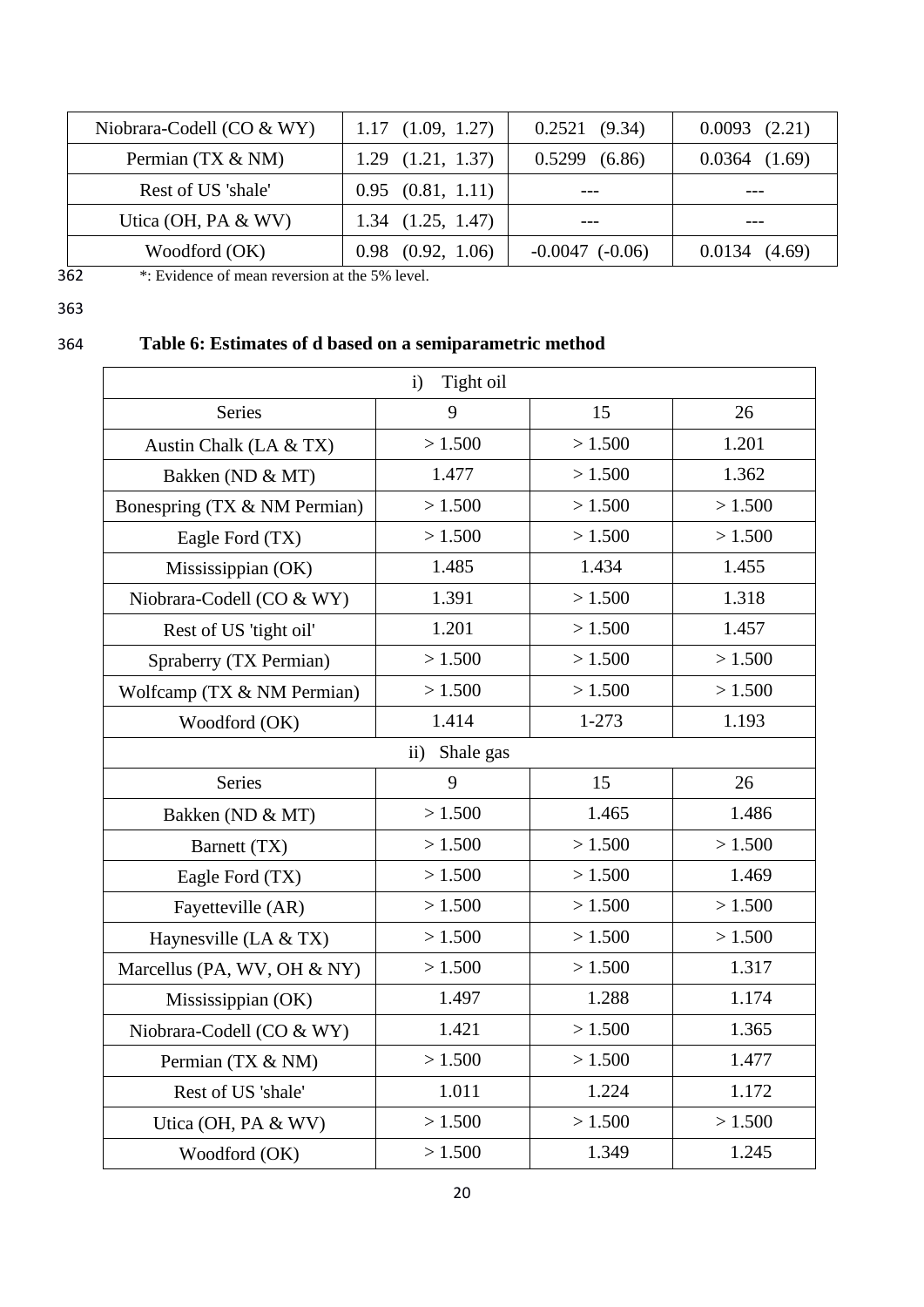Next, in Tables 4 and 5, autocorrelated errors are permitted. For tight oil, the time trend is only required in the cases of Niobrara-Codell and Woodford, and for shale oil, the trend is significant in the cases of Bakken, Niobrara-Codell, Pernian and Woodford (in all cases the coefficients are positive). However, looking now at the estimated values of *d*, there is no sign of mean reversion in any single case, either in tight oil or in shale oil. The hypothesis of a unit root cannot be rejected for Austin Chalk and Woodford with tight oil, and for Rest of US and Woodford with shale oil. In all the other cases, d is found to be significantly higher than 1. Thus, little support of mean reversion is obtained in the results presented so far. Then, as a robustness method, a semiparametric method is implemented in which no specific model is imposed on the error term, simply allowing it to be *I(0)*. A "local" Whittle approach of Robinson (1995) is chosen here. The reason for this choice is that though there exist many other semiparametric methods (some of them in fact being extensions and improvements over Robinson, 1995) these generally require additional user-chosen parameters and the results are very sensitive to these numbers. In that sense, Robinson (1995) only requires a single bandwidth number.

381 Table 6 displays the results for a selected group of bandwidth numbers,  $m = 9$  (which 382 is approximately  $T^{0.4}$ ),  $m = 15$  ( $T^{0.5}$ ) and  $m = 26$  ( $T^{0.6}$ ), where *T* is the sample size used. In general, large values for the estimates of *d* are observed, most of them being significantly higher than 1. Thus, there is no evidence of mean reversion with the semiparametric method, which is consistent with the parametric results based on autocorrelated errors.

# **6. Robustness checking**

 Since there was little production of unconventional oil and gas prior to 2007, we consider now data starting in January 2007, and the results in terms of the estimated values of d are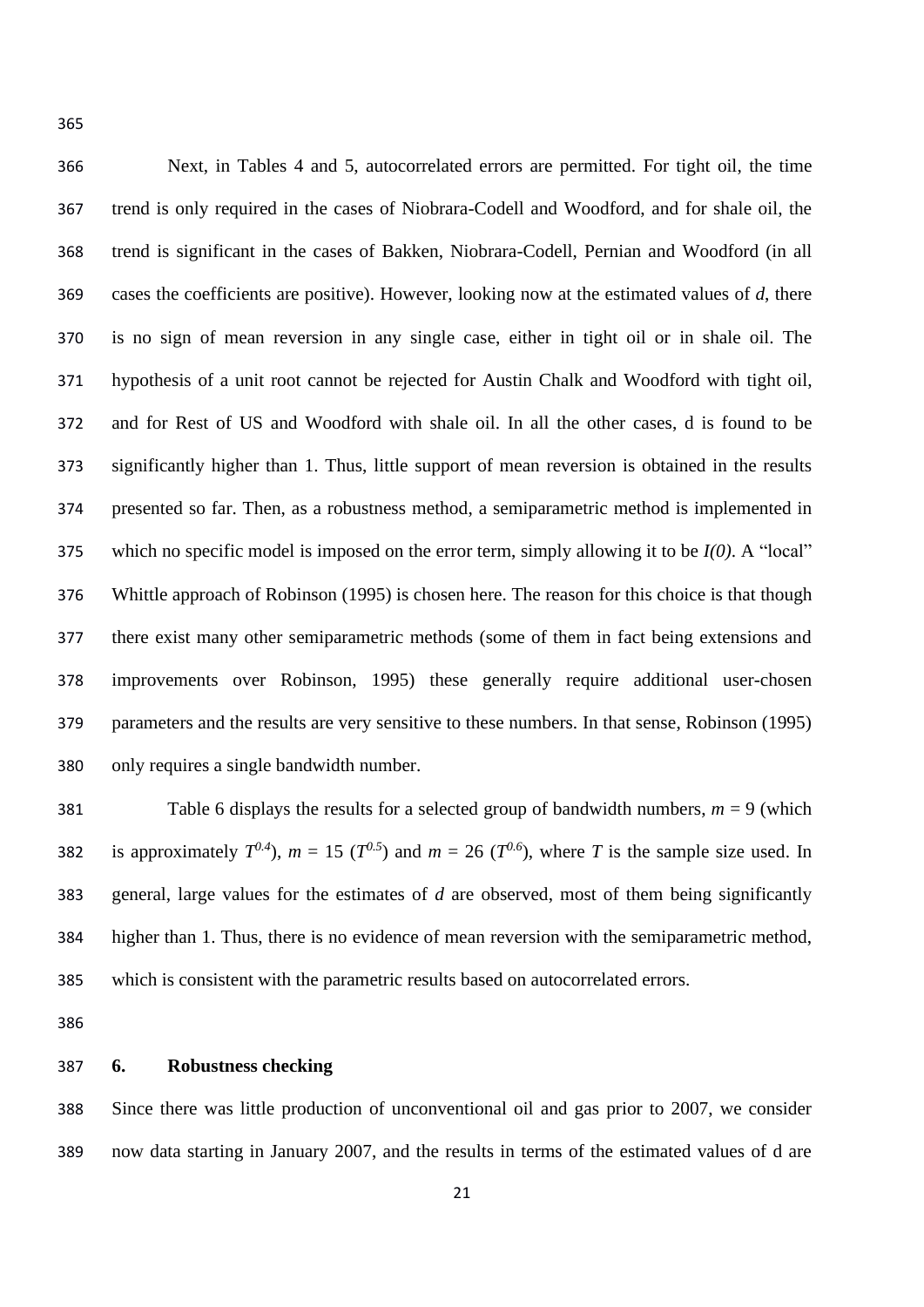presented in Table 7. Thus, it reproduces Table 2 but with data starting in January 2007. We see that the values are very similar to those using the whole sample size. In fact, the only qualitative difference takes place in the case of Mississippian in the tight oil, since the unit root null hypothesis could not be rejected with the whole dataset and is now rejected in 394 favour of mean reversion  $(d < 1)$  with the data starting in January 2007. For all the other cases, the results are qualitatively very similar to those reported in Table 2 finding evidence of unit or explosive roots in the majority of the cases.

| <br>٦<br>× | ٦ |
|------------|---|

398 **Table 7: Estimated values of d under white noise errors (data starting at 2007)**

| Tight oil<br>$\mathbf{i}$        |              |              |              |  |  |
|----------------------------------|--------------|--------------|--------------|--|--|
| <b>Series</b>                    | No terms     | An intercept | A time trend |  |  |
| Austin Chalk (LA & TX)           | (0.89, 1.12) | (0.88, 1.10) | (0.87, 1.11) |  |  |
|                                  | 0.98         | 0.96         | 0.96         |  |  |
| Bakken (ND & MT)                 | 1.10         | 1.11         | (1.03, 1.23) |  |  |
|                                  | (1.01, 1.22) | (1.03, 1.23) | 1.11         |  |  |
| Bonespring (TX & NM              | 1.10         | 1.11         | 1.12         |  |  |
|                                  | (1.03, 1.20) | (1.04, 1.20) | (1.04, 1.22) |  |  |
| Eagle Ford (TX)                  | 1.27         | 1.27         | 1.27         |  |  |
|                                  | (1.21, 1.36) | (1.21, 1.36) | (1.20, 1.36) |  |  |
| Mississippian (OK)               | 0.92         | 0.92         | 0.91         |  |  |
|                                  | (0.87, 0.99) | (0.87, 0.99) | (0.84, 0.99) |  |  |
| Niobrara-Codell (CO & WY)        | 1.27         | 1.30         | 1.31         |  |  |
|                                  | (1.14, 1.45) | (1.17, 1.48) | (1.19, 1.49) |  |  |
| Rest of US 'tight oil'           | 1.01         | 1.17         | (1.08, 1.29) |  |  |
|                                  | (0.91, 1.15) | (1.08, 1.29) | 1.17         |  |  |
| Spraberry (TX Permian)           | 1.20         | 1.20         | 1.22         |  |  |
|                                  | (1.13, 1.28) | (1.14, 1.28) | (1.16, 1.30) |  |  |
| Wolfcamp (TX & NM Permian)       | 1.26         | 1.25         | 1.27         |  |  |
|                                  | (1.19, 1.35) | (1.19, 1.35) | (1.21, 1.37) |  |  |
| Woodford (OK)                    | 0.77         | 0.78         | 0.70         |  |  |
|                                  | (0.70, 0.83) | (0.73, 0.89) | (0.61, 0.80) |  |  |
| Shale gas<br>$\ddot{\mathbf{i}}$ |              |              |              |  |  |
| <b>Series</b>                    | No terms     | An intercept | A time trend |  |  |
| Bakken (ND & MT)                 | 0.99         | 0.99         | 0.99         |  |  |
|                                  | (0.92, 1.08) | (0.93, 1.08) | (0.91, 1.10) |  |  |
| Barnett (TX)                     | 1.02         | 1.08         | 1.08         |  |  |
|                                  | (0.94, 1.15) | (1.02, 1.17) | (1.02, 1.17) |  |  |
| Eagle Ford (TX)                  | 1.23         | 1.22         | 1.22         |  |  |
|                                  | (1.15, 1.31) | (1.15, 1.31) | (1.15, 1.31) |  |  |
| Fayetteville (AR)                | 1.08         | 1.07         | 1.07         |  |  |
|                                  | (1.02, 1.15) | (1.02, 1.14) | (1.02, 1.14) |  |  |
| Haynesville (LA $& TX$ )         | 1.40         | 1.40         | 1.39         |  |  |
|                                  | (1.32, 1.51) | (1.32, 1.50) | (1.32, 1.50) |  |  |
| Marcellus (PA, WV, OH $&$ NY)    | 0.97         | 0.97         | 0.96         |  |  |
|                                  | (0.91, 1.05) | (0.92, 1.05) | (0.89, 1.07) |  |  |
| Mississippian (OK)               | 0.88         | 0.86         | 0.84         |  |  |
|                                  | (0.80, 0.98) | (0.84, 0.93) | (0.77, 0.92) |  |  |
| Niobrara-Codell (CO & WY)        | 1.02         | 1.01         | 1.01         |  |  |
|                                  | (0.95, 1.13) | (0.94, 1.10) | (0.95, 1.11) |  |  |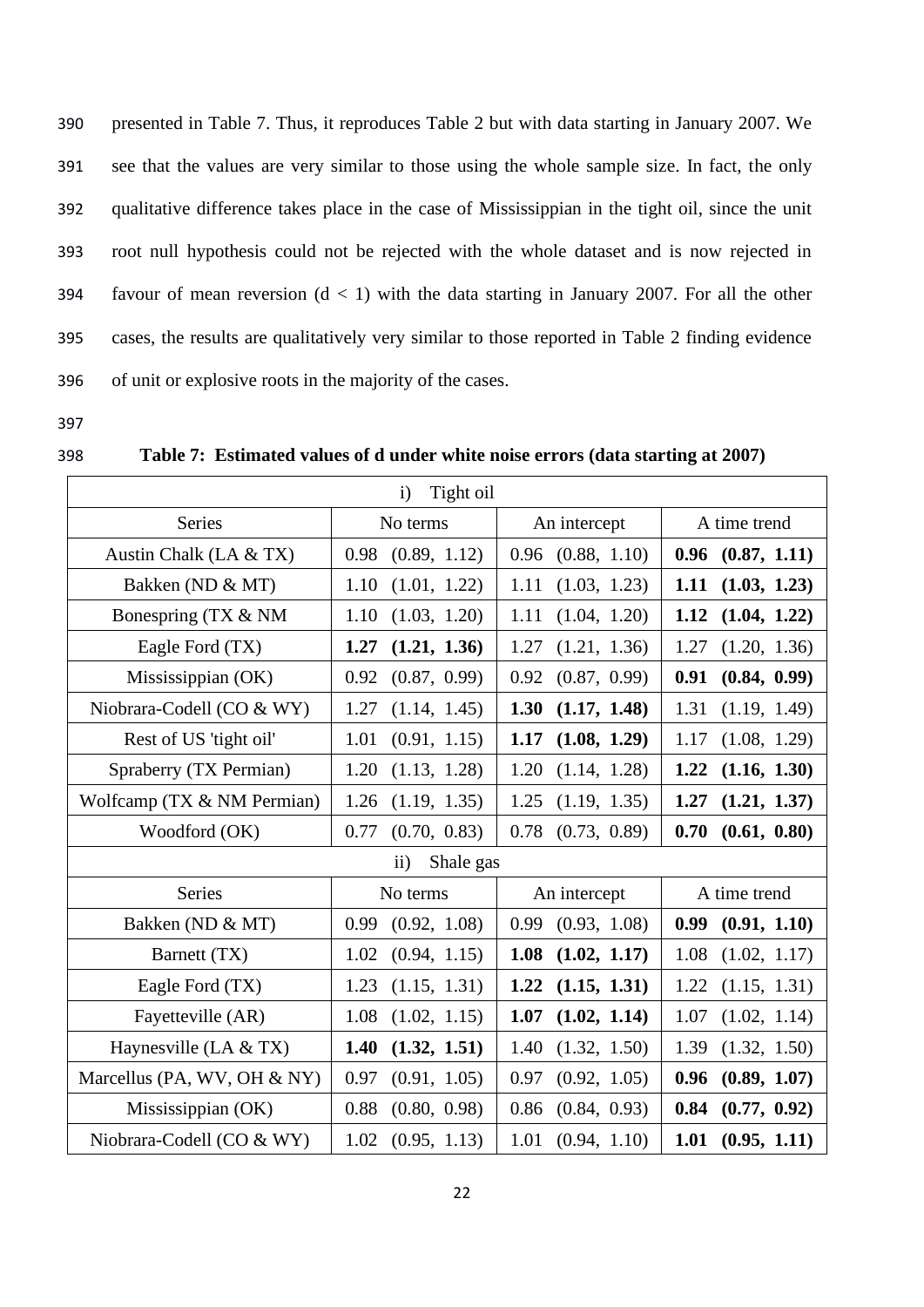| Permian (TX & NM)     | 1.17 $(1.09, 1.28)$   1.18 $(1.11, 1.28)$   1.20 $(1.13, 1.30)$   |  |
|-----------------------|-------------------------------------------------------------------|--|
| Rest of US 'shale'    | $0.99$ $(0.88, 1.13)$   0.97 $(0.87, 1.11)$   0.97 $(0.87, 1.10)$ |  |
| Utica (OH, PA $&$ WV) | 1.18 $(1.12, 1.28)$   1.18 $(1.12, 1.28)$   1.21 $(1.14, 1.30)$   |  |
| Woodford (OK)         | $0.69$ $(0.62, 0.81)$ $0.71$ $(0.67, 0.76)$ $0.52$ $(0.41, 0.67)$ |  |

399 In bold, the selected models according to the deterministic terms.

400

 Also, the possibility of non-linear trends is also taken into account. This is an important issue, noting that fractional integration and structural breaks are very intimated related issues (see, e.g., Diebold and Inoue, 2001). For this purpose, we use the approach developed in Cuestas and Gil-Alana (2016) that allows for fractional integration in the context of the Chebyshev polyonomials in time. We consider here the following model,

406 
$$
y_t = \sum_{i=0}^m \theta_i P_{iT}(t) + x_t; \qquad (1 - L)^d x_t = u_t, \qquad t = 1, 2, ..., \qquad (6)
$$

407 with *m* indicating the order of the Chebyshev polynomial  $P_{i,T}(t)$  defined as:

$$
P_{0,T}(t) = 1,
$$

409 
$$
P_{i,T}(t) = \sqrt{2} \cos(i\pi(t-0.5)/T),
$$
  $t = 1, 2, ..., T;$   $i = 1, 2, ...$  (7)

 Hamming (1973) and Smyth (1998) present a detailed description of these polynomials in time, and Bierens (1997) and Tomasevic *et al.* (2009) argue that it is possible to approximate highly non-linear trends with rather low degree polynomials. Thus, if *m = 0* the model 413 contains an intercept, if  $m = 1$  it also includes a linear trend, and if  $m > 1$  it becomes non-linear - the higher *m* is the less linear the approximated deterministic component becomes.

 Table 8 displays the estimates of *d* in (6) along with the Chebyshev coefficients, imposing  $m = 3$ , and using white noise errors. Thus, if the coefficients corresponding to  $\theta_2$  and/or  $\theta_3$  are statistically significantly different from zero we can conclude that the series display some non-linear structures. We observe in this table many significant non-linear coefficients. Starting with the tight oil, *θ<sup>2</sup>* is found to be significant in all except three series: Niobrara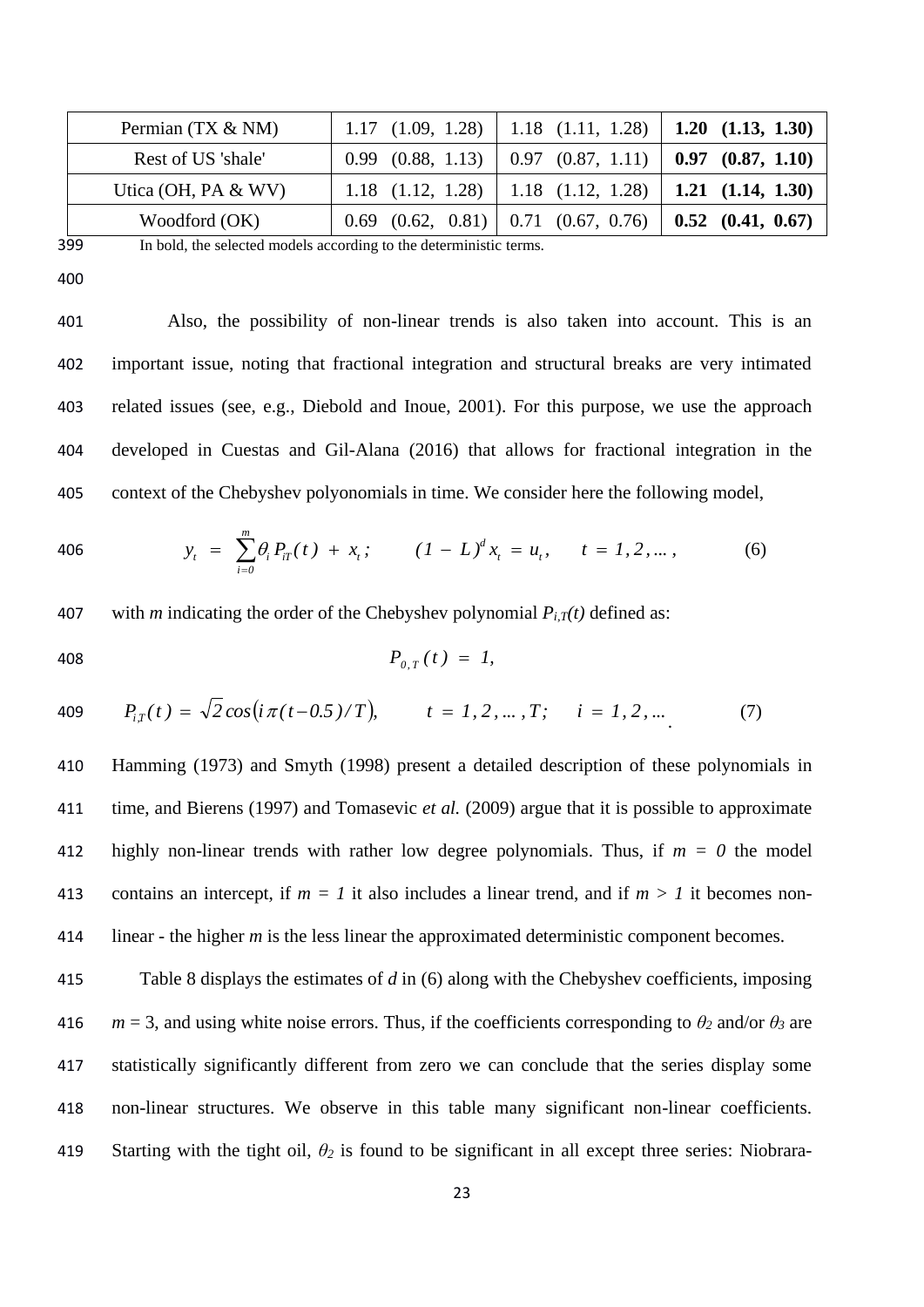Codell, the rest of US and Wolfcamp. On the other hand, *θ<sup>3</sup>* is insignificant in the majority of the series, being significant only for Mississippian and Woodford. Looking now at shale gas, 422 there are six series where both  $\theta_2$  and  $\theta_3$  are statistically significant; in another four series, one of the two coefficients is significant, and only for the Rest of the US the two coefficients are insignificant. Thus, evidence of non-linear structures is found in the majority of the cases examined. If we look now at the orders of integration of the series, evidence of mean reversion is found in two of the tight oil series (Mississippian and Woodford) and in four in the shale gas (Fayetteville, Marcellus, Mississippian and Woodford). In all the other cases, the estimates of *d* are equal to higher than 1 implying lack of mean reversion.

- 429
- 

# 430 **Table 8: Estimated values in a non-linear I(d) framework**

| Tight oil<br>$\mathbf{i}$  |                       |                                                                                                                                                           |                                                                                                                                                                                                                                                                                                             |                            |                                                                   |
|----------------------------|-----------------------|-----------------------------------------------------------------------------------------------------------------------------------------------------------|-------------------------------------------------------------------------------------------------------------------------------------------------------------------------------------------------------------------------------------------------------------------------------------------------------------|----------------------------|-------------------------------------------------------------------|
| <b>Series</b>              |                       |                                                                                                                                                           |                                                                                                                                                                                                                                                                                                             |                            |                                                                   |
| Austin Chalk (LA & TX)     | $0.95$ $(0.87, 1.04)$ | 0.065<br>(3.21)                                                                                                                                           | $-0.004$<br>0.012<br>$(-0.38)$<br>0.141<br>$-0.428$<br>$(-2.74)$<br>0.070<br>$-0.104$<br>$(-1.40)$<br>0.215<br>$-0.510$<br>$(-1.55)$<br>$-0.063$<br>0.041<br>$(-4.52)$<br>0.050<br>$-0.062$<br>$(-0.50)$<br>0.021<br>$-0.069$<br>$(-1.48)$<br>$-0.114$<br>0.123<br>$(-0.64)$<br>0.047<br>0.085<br>$(-0.20)$ | (1.87)<br>(2.05)<br>(2.23) | $-0.006$<br>$(-1.39)$                                             |
| Bakken (ND & MT)           | $1.11$ $(1.03, 1.20)$ | 0.395<br>(1.56)                                                                                                                                           |                                                                                                                                                                                                                                                                                                             |                            | 0.022<br>(0.50)                                                   |
| Bonespring (TX & NM)       | $1.14$ $(1.08, 1.23)$ | 0.094<br>(0.79)<br>0.349<br>(0.67)<br>0.074<br>(3.11)<br>0.062<br>(0.31)<br>0204<br>(2.69)<br>0.153<br>(0.54)<br>$-0.066$<br>$(-0.18)$<br>0.025<br>(7.07) |                                                                                                                                                                                                                                                                                                             |                            | $-0.026$<br>$(-1.34)$                                             |
| Eagle Ford (TX)            | $1.25$ $(1.19, 1.32)$ |                                                                                                                                                           |                                                                                                                                                                                                                                                                                                             | (1.72)                     | 0.047<br>(0.63)<br>$-0.019$<br>$(-3.51)$                          |
| Mississippian (OK)         | $0.88$ $(0.83, 0.95)$ |                                                                                                                                                           |                                                                                                                                                                                                                                                                                                             | (5.12)                     |                                                                   |
| Niobrara-Codell (CO & WY)  | $1.31$ $(1.21, 1.44)$ |                                                                                                                                                           |                                                                                                                                                                                                                                                                                                             | (1.11)                     | $-0.020$<br>$(-0.76)$                                             |
| Rest of US 'tight oil'     | $1.12$ $(1.05, 1.22)$ |                                                                                                                                                           |                                                                                                                                                                                                                                                                                                             | (1.07)                     | 0.016<br>(1.25)<br>$-0.062$<br>$(-1.53)$<br>$-0.059$<br>$(-1.21)$ |
| Spraberry (TX Permian)     | $1.25$ $(1.19, 1.30)$ |                                                                                                                                                           |                                                                                                                                                                                                                                                                                                             | (1.82)<br>(1.03)           |                                                                   |
| Wolfcamp (TX & NM Permian) | $1.28$ $(1.22, 1.34)$ |                                                                                                                                                           |                                                                                                                                                                                                                                                                                                             |                            |                                                                   |
| Woodford (OK)              | $0.61$ (0.53, 0.70)   |                                                                                                                                                           | $-0.029$<br>$(-13.96)$                                                                                                                                                                                                                                                                                      | 0.016<br>(10.20)           | $-0.004$<br>$(-3.95)$                                             |
| Shale gas<br>$\mathbf{ii}$ |                       |                                                                                                                                                           |                                                                                                                                                                                                                                                                                                             |                            |                                                                   |
| <b>Series</b>              |                       |                                                                                                                                                           |                                                                                                                                                                                                                                                                                                             |                            |                                                                   |
| Bakken (ND & MT)           | $1.00$ $(0.93, 1.08)$ | 0.448<br>(2.71)                                                                                                                                           | $-0.455$<br>$(-4.59)$                                                                                                                                                                                                                                                                                       | 0.243<br>(4.84)            | $-0.094$<br>$(-2.82)$                                             |
| Barnett (TX)               | $0.97$ (0.90, 1.06)   | 2.638<br>(5.75)                                                                                                                                           | 1.209<br>(4.41)                                                                                                                                                                                                                                                                                             | $-1.014$<br>$(-7.15)$      | 0.453<br>(4.73)                                                   |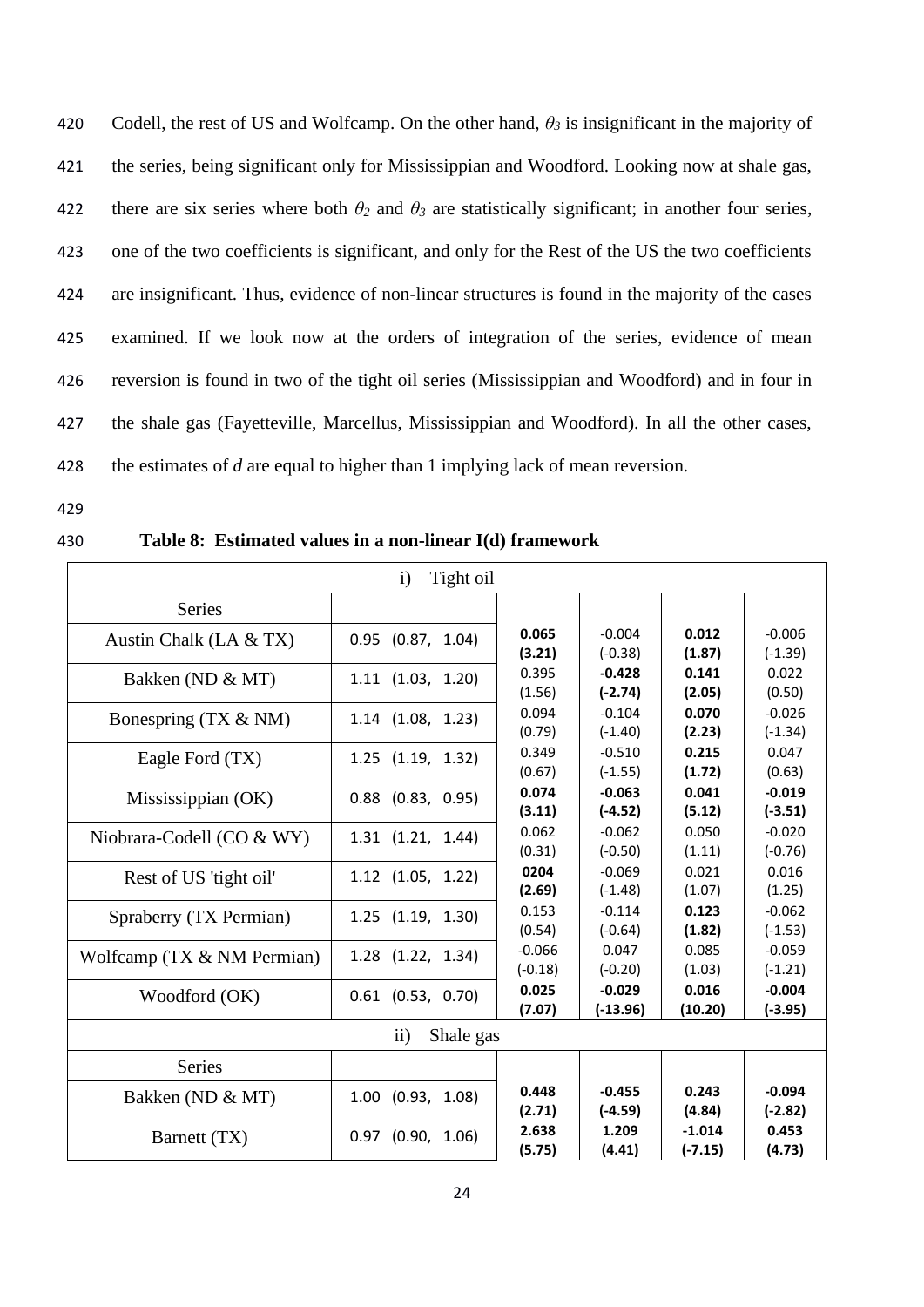| Eagle Ford (TX)               | $1.17$ $(1.10, 1.25)$ | 1.274<br>(1.19)      | $-1.767$<br>$(-2.63)$  | 0.726<br>(2.63)       | 0.139<br>(0.80)       |
|-------------------------------|-----------------------|----------------------|------------------------|-----------------------|-----------------------|
| Fayetteville (AR)             | $0.76$ (0.70, 0.83)   | 1,061<br>(8.29)      | $-0.960$<br>$(-13.05)$ | $-0.295$<br>(6.18)    | 0.517<br>(14.56)      |
| Haynesville (LA $& TX$ )      | $1.37$ $(1.31, 1.44)$ | $-1.661$ (-<br>0.35) | 0.710<br>(0.23)        | $-0.606$<br>$(-0.58)$ | 1.155<br>(1.94)       |
| Marcellus (PA, WV, OH $&$ NY) | $0.92$ (0.85, 0.99)   | 5.394<br>(4.03)      | $-6.541$<br>$(-8.29)$  | 3.185<br>(7.36)       | $-0.455$<br>$(-1.52)$ |
| Mississippian (OK)            | $0.78$ $(0.72, 0.86)$ | 1.035<br>(6.96)      | $-0.313$<br>$(-3.66)$  | 0.245<br>(4.48)       | $-0.164$<br>$(-4.10)$ |
| Niobrara-Codell (CO & WY)     | $0.99$ $(0.92, 1.08)$ | 0.837<br>(3.96)      | $-0.498$<br>$(-3.92)$  | 0.231<br>(3.61)       | $-0.143$<br>$(-3.34)$ |
| Permian (TX & NM)             | $1.22$ $(1.16, 1.29)$ | 1.173<br>(0.64)      | $-0.776$<br>$(-0.66)$  | 0.760<br>(1.67)       | $-0.425$<br>$(-1.53)$ |
| Rest of US 'shale'            | $0.94$ (0.88, 1.03)   | 2.045<br>(9.26)      | $-0.247$<br>$(-1.89)$  | 0.032<br>(0.45)       | 0.030<br>(0.63)       |
| Utica (OH, PA $&$ WV)         | $1.16$ $(1.10, 1.24)$ | 1.279<br>(1.01)      | $-1.270$<br>$(-1.62)$  | 1.102<br>(3.37)       | $-0.736$<br>$(-3.60)$ |
| Woodford (OK)                 | $0.77$ $(0.69, 0.85)$ | 1.098<br>(8.58)      | $-0.999$<br>(-13.55)   | 0.240<br>(5.07)       | $-0.013$<br>$(-0.37)$ |

431 In bold, the selected models according to the deterministic terms.

432

# 433 **7. Discussions of the results**

 The predominant evidence for persistence observed in the tested series is similar to the results of Lean and Smyth (2013) that also support persistence of an energy production series but contrary to the output of Narayan et al. (2008) and Barros et al. (2011) produce results in favour of stationarity or mean reversion of different energy production series. The results conform with the hypothesis of Hsu et al. (2008) which states that longer energy series are more likely to be more persistent. According to Hsu et al. (2008), shocks will result in a bigger deviation from the long-run equilibrium path, as it is tougher for large producers to 441 swiftly return to long-run equilibrium. Bakken (ND & MT), Eagle Ford (TX) and Spraberry (TX Permian) are the biggest shale oil producers under the sample period and among the shale oil plays with evidence of more persistence as they produce larger orders of integration. Woodford (OK), Austin Chalk (LA & TX) and Mississippian (OK) have the smallest volume of shale oil production and are among the shale oil plays with lower persistence as they 446 produce smaller coefficients. Marcellus (PA, WV, OH & NY), Barnett (TX) and Haynesville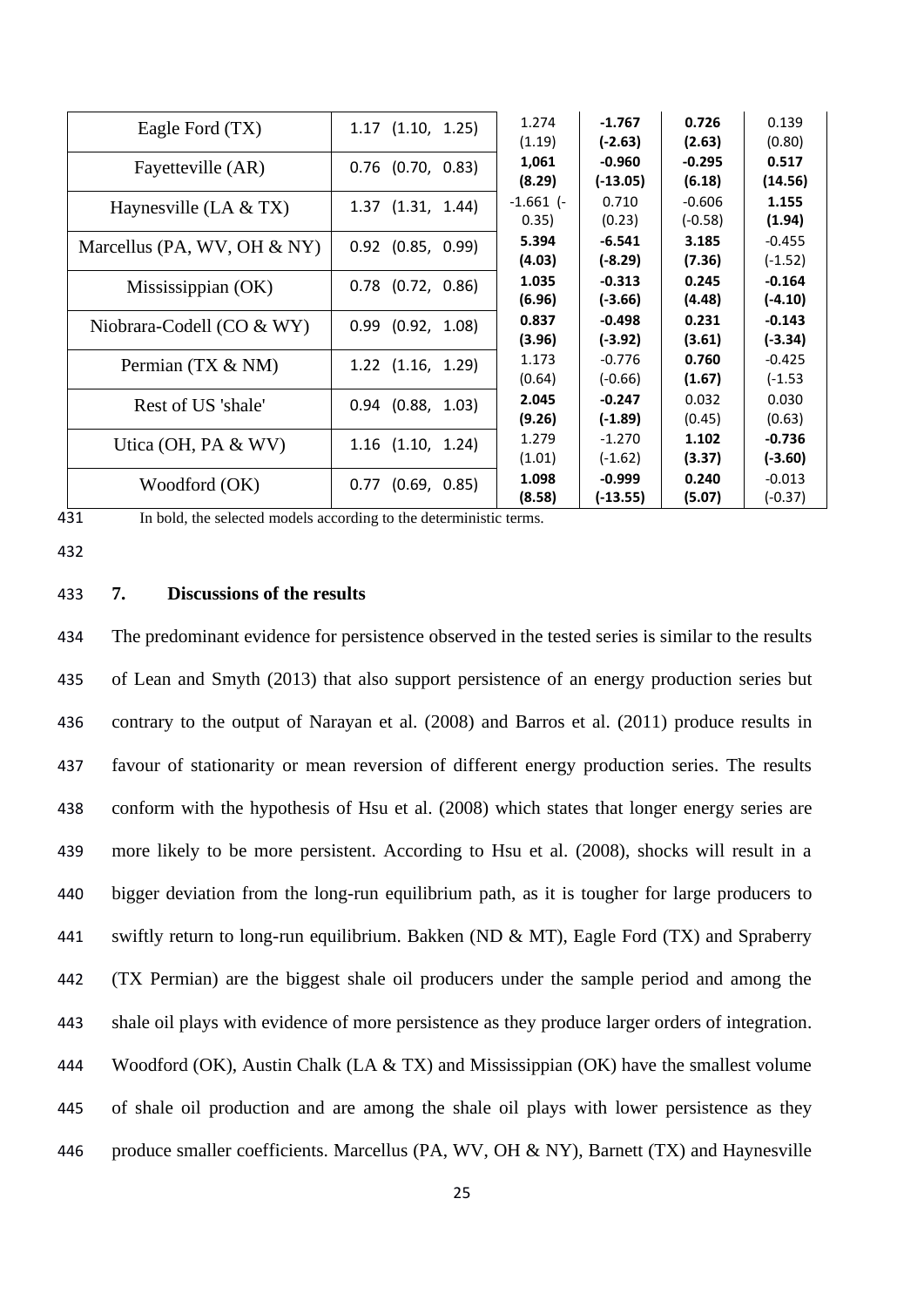(LA & TX) are the biggest shale gas producers under the sample period and among the shale gas plays with evidence of more persistence as they produce bigger coefficients. Bakken (ND 449 & MT), Niobrara-Codell (CO & WY) and Mississippian (OK) have the smallest volume of shale gas production and are among the shale gas plays with lower persistence as they produce smaller coefficients.

 The results conform with the hypothesis of Narayan et al. (2008) which states that production series with high volatility are likely to be more persistent. Eagle Ford (TX), Bakken (ND & MT) and Spraberry (TX Permian) are the most volatile plays under the sample period and among the shale oil plays with evidence of more persistence as they produce larger orders of integration. Austin Chalk (LA & TX), Woodford (OK) and Mississippian (OK) have the smallest volatility of shale oil production and are among the shale oil plays with lower persistence as they produce smaller degrees of integration. 459 Marcellus (PA, WV, OH & NY), Barnett (TX) and Haynesville (LA & TX) and Utica (OH, 460 PA & WV) are the most volatile plays under the sample period and among the shale gas plays with evidence of more persistence as they produce larger estimated values of *d*.

 Our results are not consistent with the postulation of Maslyuk and Smyth (2009), which states that nations with large proven oil reserves will likely have stationary oil production as such countries would be capable of sustaining a consistent supply during political or economic turmoil. The U.S. has significant proven shale oil and shale gas resources and it is one of the richest countries in terms of both resources. The Marcellus shale is the biggest shale gas play in the country and it is valued to have around 141 trillion cubic feet of technically recoverable natural gas reserves. (Forbes, 2014).

 The support for the persistence noticed in the analysed plays can be attributed to the nature of their trend paths. The plays displayed a consistent increase in production over the sample period, which can be attributed to the continuous increase in investment in the sector,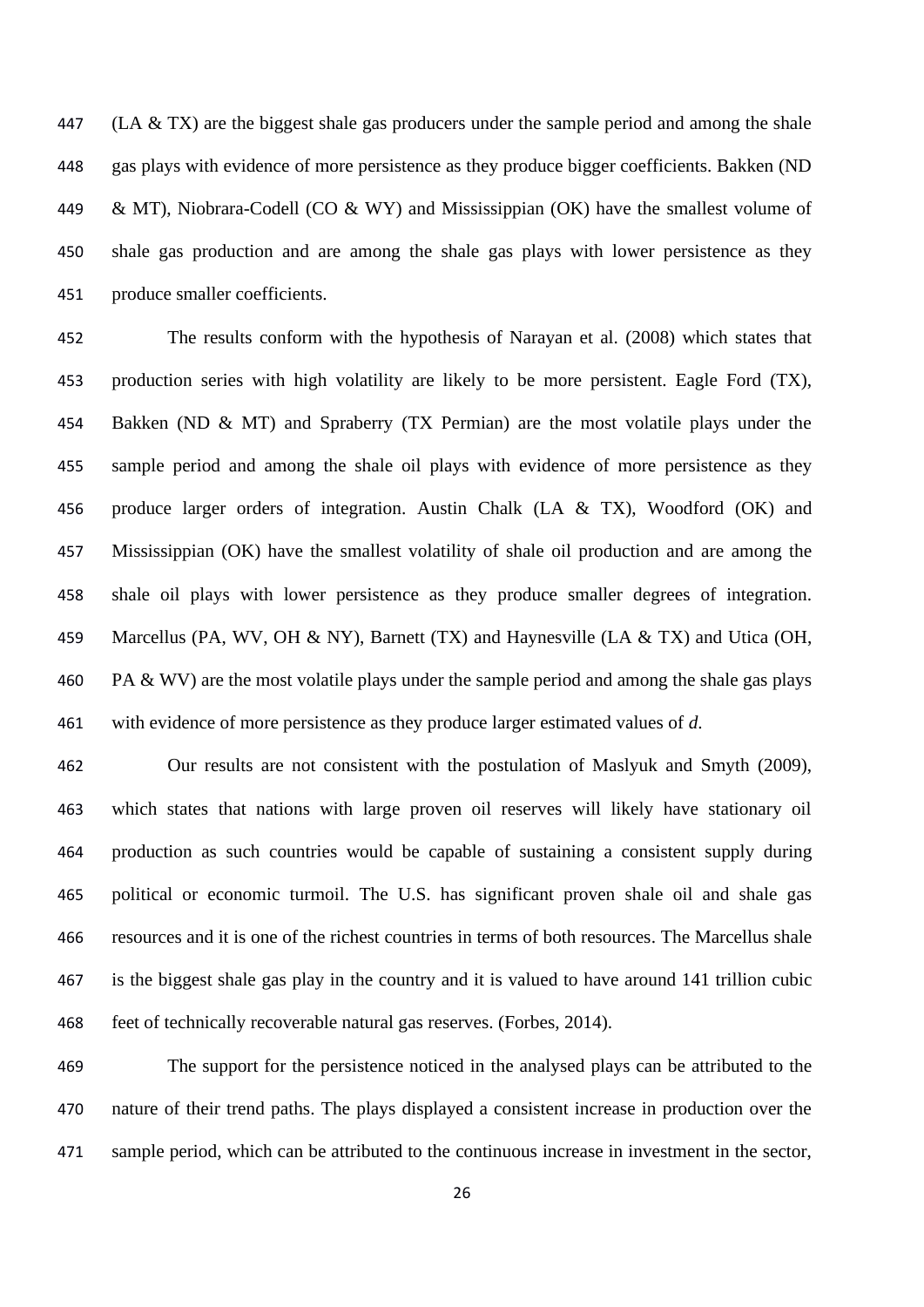favourable government policies and programs as well as ecological advances in the area of drilling and hydraulic fracturing, which have been useful in expanding shale oil and gas. Econometrically speaking, a series like the shale oil and gas series that have exhibited an increasing trend in the sample period is not likely to be stationary as its mean will be changing.

# **8. Conclusion**

 In this paper the degree of persistence of shale oil and shale gas production of several plays in the U.S. for the period, January, 2000 to April 2019 has been examined. For this purpose, the methods used were based on the concept of fractional integration which is more broadly encompassing than the conventional approaches premised on integer degrees of differentiation. Providing for fractional orders of integration permits us to test cases of nonstationarity though with mean reverting behaviour if the differencing parameter, *d*, is in the range of 0.5 and 1. The results suggest that most of the production series of the plays are persistent. The results further suggest that the degree of persistence is associated with the size and volatility of the plays. One of the implications of the results is that there is a hysteresis or path dependence in shale oil and gas production in the U.S., and therefore shocks resulting from new government policies concerning shale oil and gas in the U.S. will have lasting impacts on their production, signifying that policies aimed at changing the path of unconventional energy will be effective. These results can directly assist policy makers and investors interested in the unconventional energy market. The government needs to actively intervene in the market if there are negative shocks, especially natural disasters such as hurricanes, typhoons tornados, which often occur in the U.S. and have negative impacts on the production of unconventional energy sources. If the authorities fail to intervene, the reduction in unconventional energy, as a result of these disasters, is likely to be long term.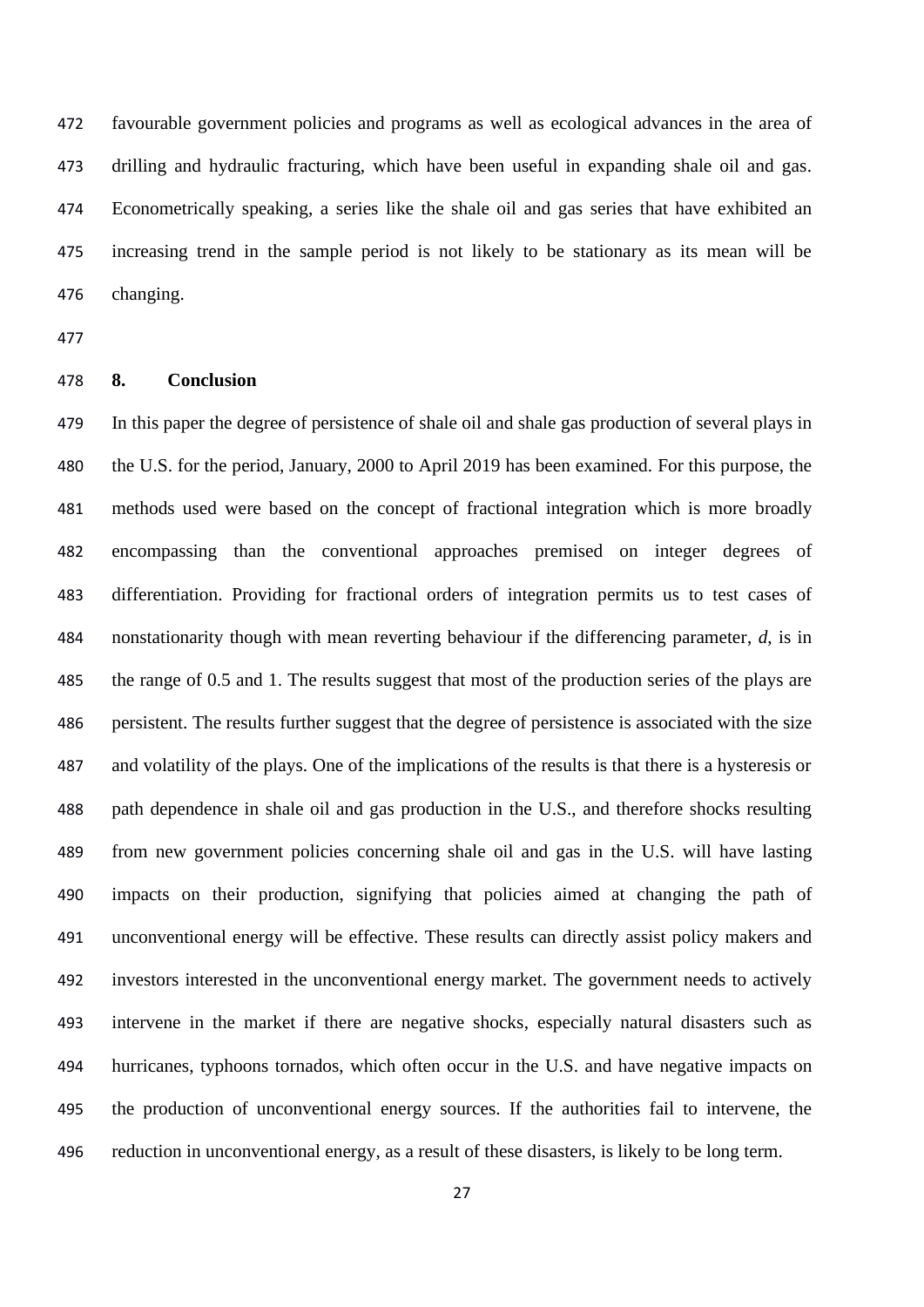The U.S. has experienced several hurricanes and disasters over the past few years including Hurricane Harvey of 2017, which initially forced the Eagle Ford Rock Formation (shale oil and gas) in southern Texas to reduce output by up to 500,000 barrels per day (World View, 2017). The federal government responded in the same year with the introduction of several policies and programmes including the designation of \$15 billion for Hurricane Harvey relief (among other spending actions). Similarly, the investors are likely to make desirable returns on their investment following a positive shock to unconventional sources energy such as the discovery of new and better drilling and fracking methods. Investors or businesses that possess significant market shares in the industry are likely to benefit most from such shocks

 Second, as the shale oil and gas series are persistent, business cycle theories explaining output fluctuations as transitory departures from long-run growth (as activities in the energy sector can affect real income) lose their empirical support. The degree to which this happens is dependent on the dollar share of shale oil and gas in total output. This is because the business cycle theories expect the series in an economy to be stationary rather than being persistent as observed in this study.

 Third, it will not be feasible to forecast the future values of shale oil and gas production by merely relying on their previous figures. Previous studies have forecasted shale oil and gas with past values serving as a key input in the analysis (Wang and Jiang, 2019). Organisations such as the Energy Information Administration and International Energy Agency have projected figures of shale oil and gas whilst relying on the current and past figures of the series.

 Fourth, since the series are persistent, it is clear that not taking first differences in the shale oil and gas series before proceeding to the Granger causality test, may cause the series to be under-differenced. Using statistical methods such as ordinary least squares (OLS) to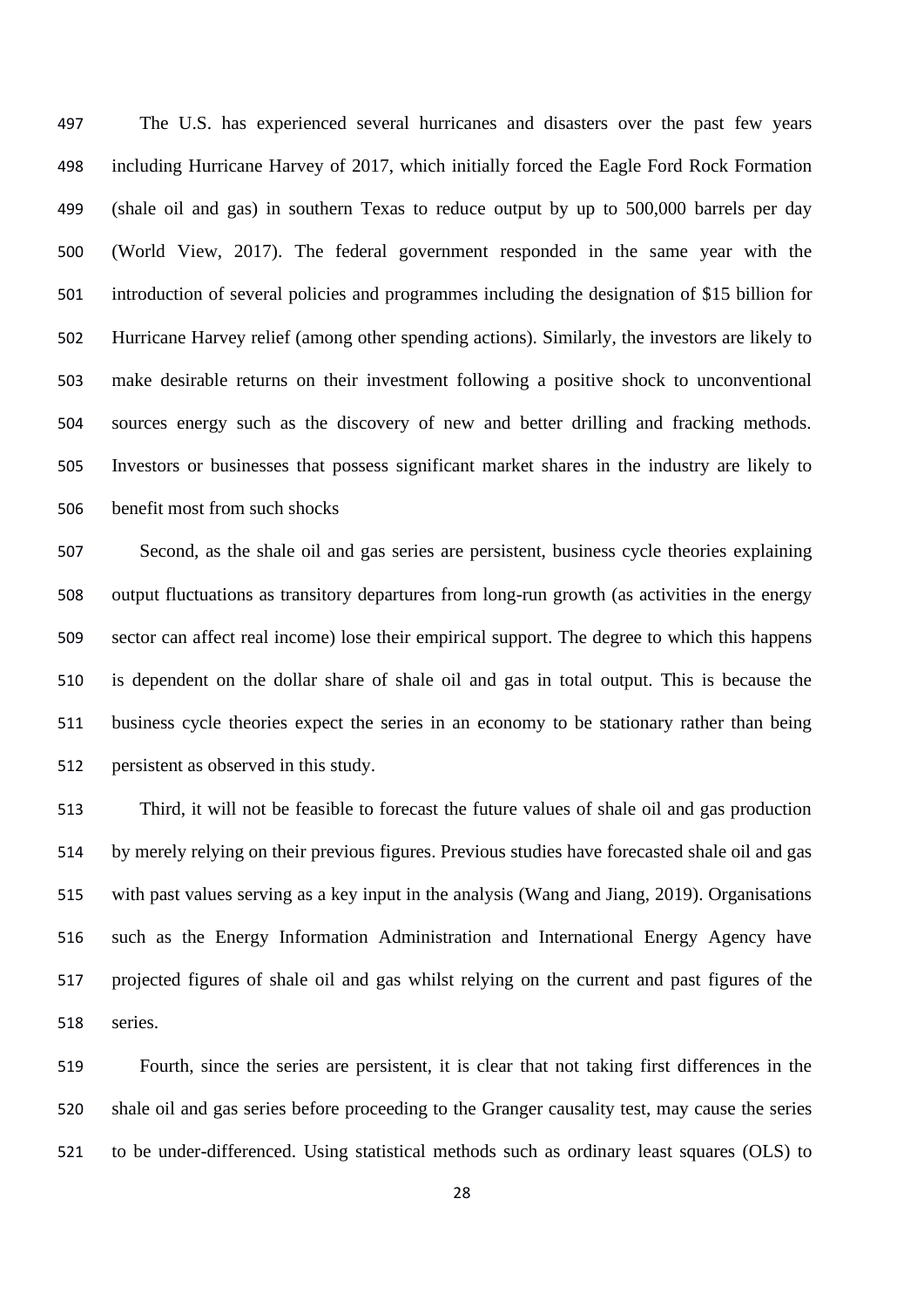estimate an equation involving shale oil or shale gas could generate spurious estimates. The conventional diagnostic statistics which are utilised to evaluate OLS estimates will suggest a statistically significant relationship between the series when there is no such relationship and ultimately the procedure may yield inappropriate policy actions. However, it has to be noted that the persistence observed for unconventional energy production might not necessarily mean that there will be persistence in unconventional energy consumption. This is because energy carriers –which are convenient forms of stored energy - may deplete but energy consumption can continue by substitution of the carriers. Moreover, energy consumption figures usually exclude consumption from conversion of primary energy into secondary energy with the loss during the process of energy conversion.

 Finally, the fact that non-linear structures of the form of the Chebyshev polynomials in time seem to be plausible in these data, indicates that non-linearities should be taken into account when modelling these and similar data. Nevertheless, even imposing non-linear structures, the orders of integration are high in all cases, indicating large degrees of persistence.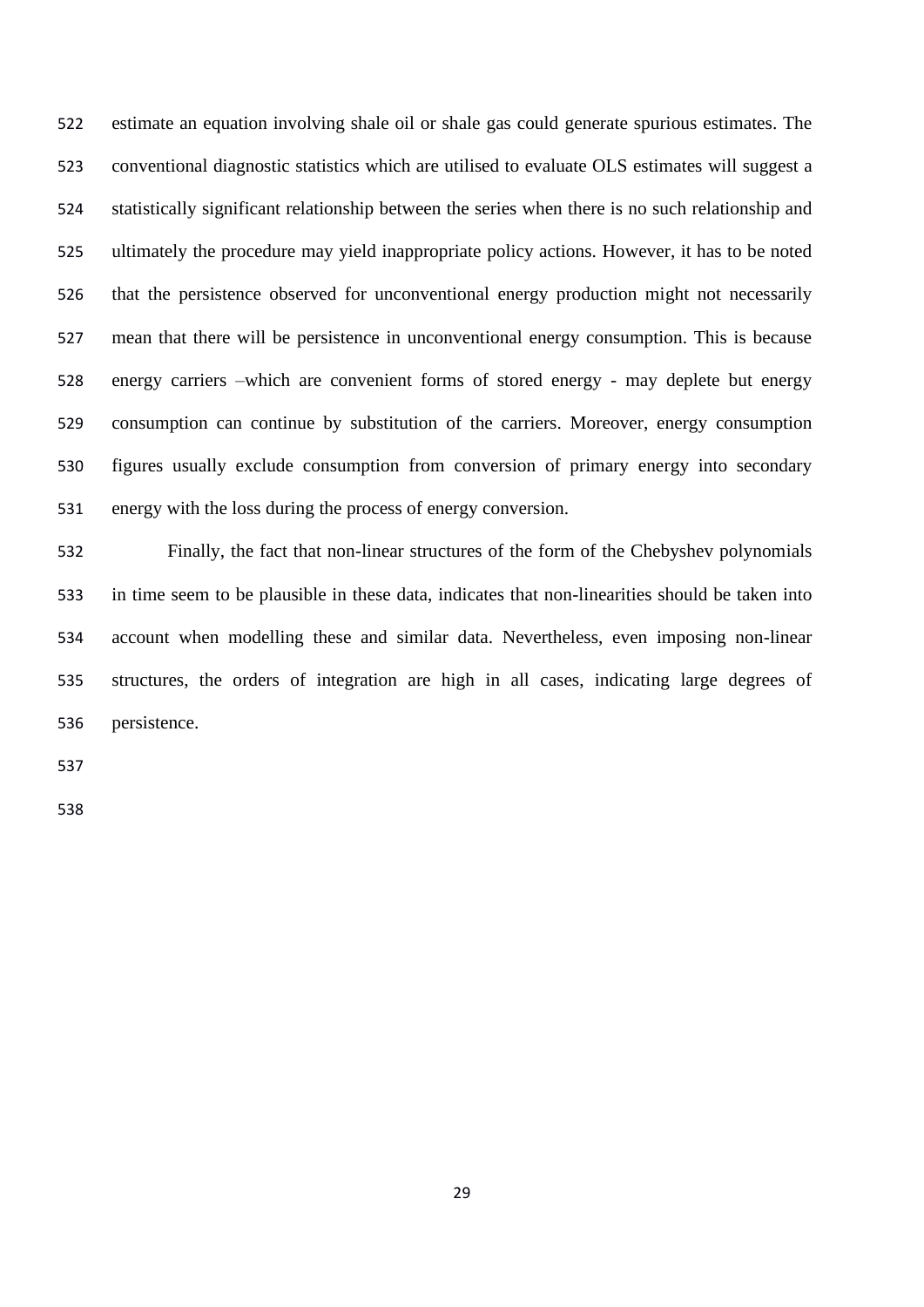# **References**

- American Chemistry Council (2013). Shale gas, competitiveness, and new US chemical industry investment: An analysis based on announced projects. Available at <https://www.americanchemistry.com/First-Shale-Study/> (accessed on 17 March 2019). Arestis, P., & Sawyer, M. (2009). Path Dependency and Demand—Supply Interactions in Macroeconomic Analysis. In *Path dependency and macroeconomics* (pp. 1-36). Palgrave Macmillan, London. Aruga, K. (2016). The US shale gas revolution and its effect on international gas markets. Journal of Unconventional Oil and Gas Resources, 14, 1-5. Baffes, J., Kose, M. A., Ohnsorge, F., Stocker, M. 2015. The great plunge in oil prices: Causes, consequences, and policy responses. Policy Research Note No.1, World Bank. Barros, C. P., Gil-Alana, L. A., & Payne, J. E. (2011). An analysis of oil production by OPEC countries: Persistence, breaks, and outliers. Energy Policy, 39(1), 442-453. Barros, C. P., Gil-Alana, L. A., & Wanke, P. (2016). Energy production in Brazil: Empirical facts based on persistence, seasonality and breaks. Energy Economics, 54, 88-95. Benes, J., Chauvet, M., Kamenik, O., Kumhof, M., Laxton, D., Mursula, S., & Selody, J. (2015). The future of oil: Geology versus technology. International Journal of Forecasting, 31(1), 207-221. Bhargava, A. (1986). On the theory of testing for unit roots in observed time series, Review of Economic Studies, 53, 369-384. Bierens, H.J., (1997). Testing the unit root with drift hypothesis against nonlinear trend Stationarity with an application to the US price level and interest rate", *Journal of Econometrics* 81, 29-64. Bilgili, F., Koçak, E., Bulut, Ü., & Sualp, M. N. (2016). How did the US economy react to shale gas production revolution? An advanced time series approach. Energy, 116, 963-977. Bloomfield, P. (1973). An exponential model in the spectrum of a scalar time series, Biometrika, 60, 217-226. Cai, Y., & Menegaki, A. N. (2019). Fourier quantile unit root test for the integrational properties of clean energy consumption in emerging economies. Energy Economics, 78, 324- 334. Caporin, M., & Fontini, F. (2017). The long-run oil–natural gas price relationship and the shale gas revolution. Energy Economics, 64, 511-519. Chew, K.J. (2014), The future of oil: unconventional fossil fuels, Philosophical Transactions: Mathematical, Physical and Engineering Sciences 372, Issue 2006.
-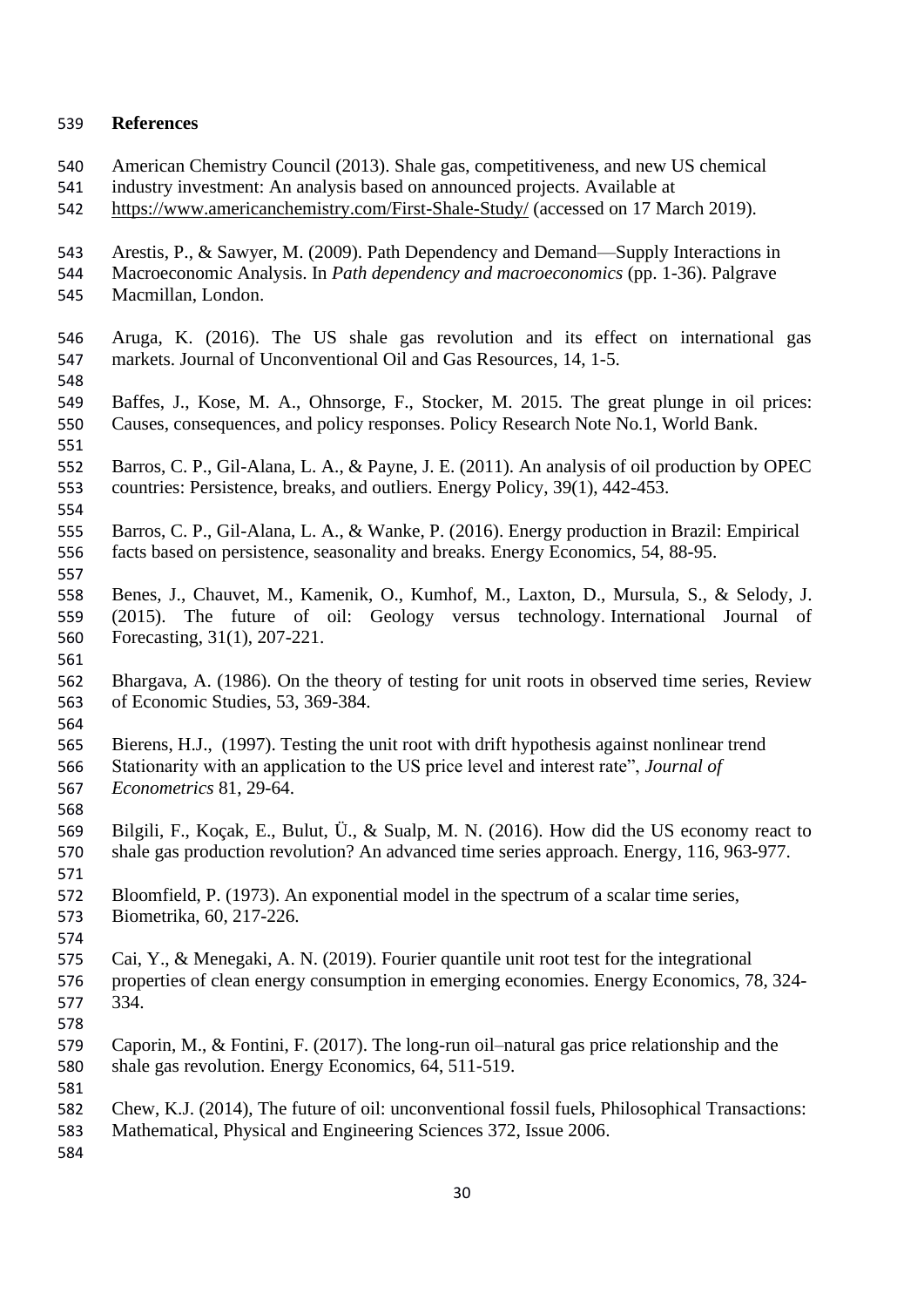- Chiodi, A., Grargiulo, M., Gracceva, F., De Miglio, R., Spisto, A., Costescu, A & Giaccaria, S (2016), Unconventional oil and gas resources in future energy markets. A modelling analysis of the economic impacts on global energy markets and implications for Europe, JRC Science for Policy Report, European Comission. Cuestas, J.C. and L.A. Gil-Alana, (2016), A non-linear approach with long range dependence based on Chebyshev polynomials, Studies in Nonlinear Dynamics and Econometrics 20, 57- 94. Dahlhaus, R. (1989) Efficient parameter estimation for self-similar process, *Annals of Statistics*, 17, 1749-1766. Diebold, F.X. and A. Inoue (2001), Long memory and regime switching, Journal of Econometrics 105, 1, 131-159. Energy Information Administration (2014) U.S. Energy Information Administration - EIA - Independent Statistics and Analysis Available at [https://www.eia.gov/energyexplained/?page=us\\_energy\\_home](https://www.eia.gov/energyexplained/?page=us_energy_home) (accessed on 17 May 2019). Energy Information Administration (2019). U.S. Energy Facts - Energy Explained. Available at [https://www.eia.gov/energyexplained/?page=us\\_energy\\_home](https://www.eia.gov/energyexplained/?page=us_energy_home) (accessed on 17 May 2019). Fallahi, F., Karimi, M., & Voia, M. C. (2016). Persistence in world energy consumption: Evidence from subsampling confidence intervals. Energy Economics, 57, 175-183. Feng, G. F., Wang, Q. J., Chu, Y., Wen, J., & Chang, C. P. (2019). Does the shale gas boom change the natural gas price-production relationship? Evidence from the US market. Energy Economics, 1-25 Forbes (2014). Here's Why Marcellus shale play is so important for Chesapeake. Available at [https://www.forbes.com/sites/greatspeculations/2014/09/26/heres-why-marcellus-shale-play-](https://www.forbes.com/sites/greatspeculations/2014/09/26/heres-why-marcellus-shale-play-is-so-important-for-chesapeake/#58c48d536cc2) [is-so-important-for-chesapeake/#58c48d536cc2](https://www.forbes.com/sites/greatspeculations/2014/09/26/heres-why-marcellus-shale-play-is-so-important-for-chesapeake/#58c48d536cc2) (accessed on 17 May 2019). Hamming, R. W. "Numerical Methods for Scientists and Engineers", Dover (1973). Hosseini, S.H. & Shakouri, G.H. (2016), A study on the future of unconventional oil development under different oil price scenarios. A system dynamics approach, Energy Policy 91, 64-74. Hsu, Y. C., Lee, C. C., & Lee, C. C. (2008). Revisited: are shocks to energy consumption permanent or temporary? New evidence from a panel SURADF approach. Energy Economics, 30(5), 2314-2330. Hu, H., Wei, W., & Chang, C. P. (2019). Do shale gas and oil productions move in convergence? An investigation using unit root tests with structural breaks. Economic Modelling, 77, 21-33 Khraief, N., Omoju, O. E., & Shahbaz, M. (2016). Are fluctuations in electricity consumption per capita in Sub-Saharan Africa countries transitory or permanent?. Energy Strategy Reviews, 13, 86-96.
	-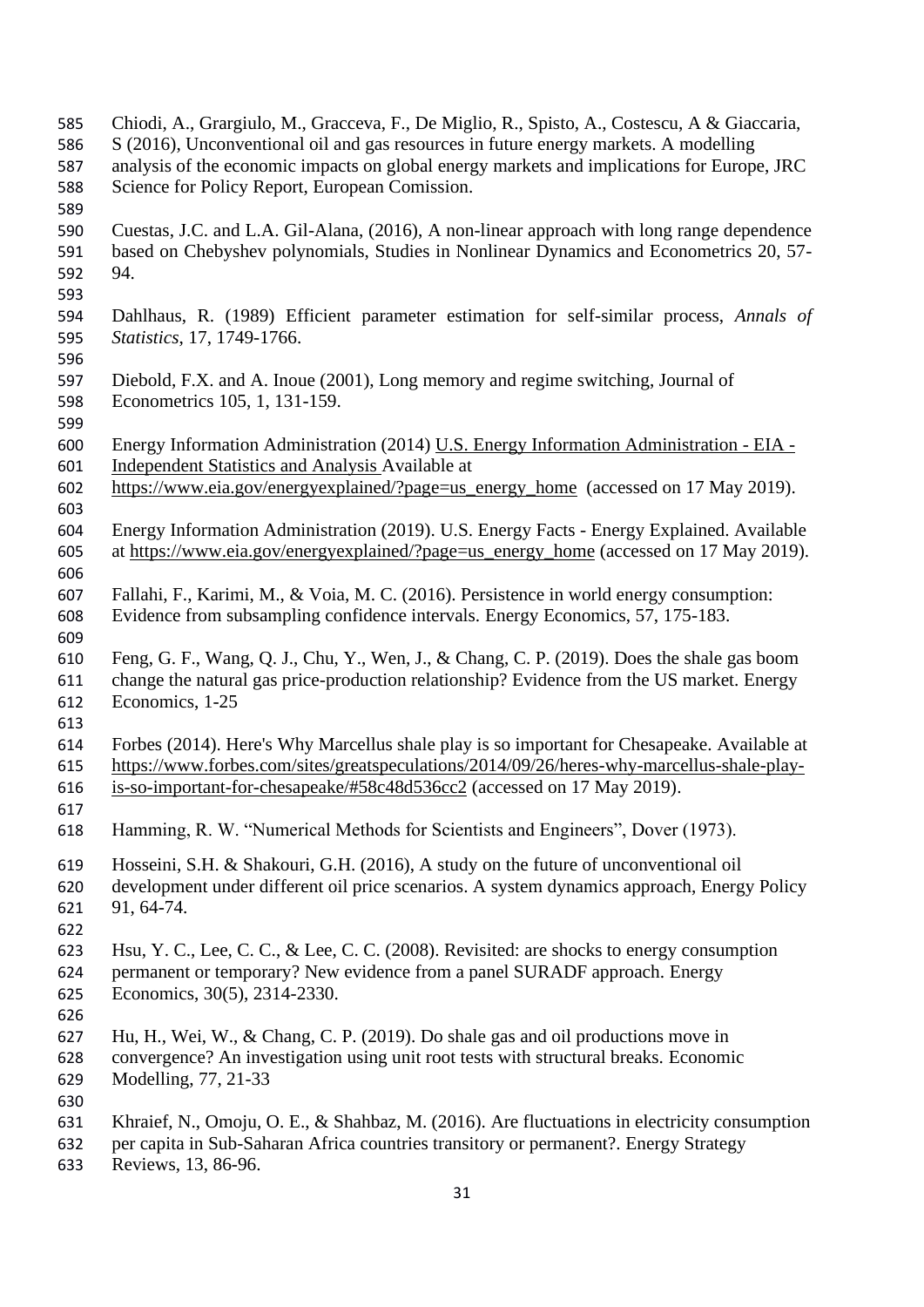- Kilian, L. (2016a). The impact of the shale oil revolution on US oil and gasoline prices. Review of Environmental Economics and Policy, 10(2), 185-205. Kilian, L. (2016b). The impact of the fracking boom on Arab oil producers. [CESifo Working](https://papers.ssrn.com/sol3/papers.cfm?abstract_id=2747292#%23)  [Paper Series No. 5751,](https://papers.ssrn.com/sol3/papers.cfm?abstract_id=2747292#%23) 1-40. Le, M. T. (2018). An assessment of the potential for the development of the shale gas industry in countries outside of North America. Heliyon, 4(2), e00516. Lean, H. H., & Smyth, R. (2013). Are fluctuations in US production of renewable energy permanent or transitory?. Applied Energy, 101, 483-488. Male, F. (2019). Using a segregated flow model to forecast production of oil, gas, and water in shale oil plays. Journal of Petroleum Science and Engineering, 180, 48-61. Maslyuk, S., & Dharmaratna, D. (2013). Impact of shocks on Australian coal mining. In Global energy policy and security(pp. 231-255). Springer, London. Maslyuk, S., & Smyth, R. (2009). Non-linear unit root properties of crude oil production. Energy Economics, 31(1), 109-118. Monge, M., Gil-Alana, L. A., & de Gracia, F. P. (2017). US shale oil production and WTI prices behaviour. Energy, 141, 12-19. Narayan, P. K., & Smyth, R. (2007). Are shocks to energy consumption permanent or temporary? Evidence from 182 countries. Energy policy, 35(1), 333-341. Narayan, P. K., Narayan, S., & Smyth, R. (2008). Are oil shocks permanent or temporary? Panel data evidence from crude oil and NGL production in 60 countries. Energy Economics, 30(3), 919-936. Robinson, P.M. (1994). Efficient tests of nonstationary hypotheses, *Journal of the American Statistical Association* 89, 428, 1420-1437. Robinson, P.M. (1995) Gaussian semi-parametric estimation of long range dependence, *Annals of Statistics* 23, 1630-1661. Salisu, A. A., & Adediran, I. A. (2018). The US Shale Oil Revolution and the Behavior of Commodity Prices. Econometric Research in Finance, 3(1), 27-53. Schmidt, P. and P. C. B. Phillips (1992). LM tests for a unit root in the presence of deterministic trends, Oxford Bulletin of Economics and Statistics, 54, 257-287.
- Shahbaz, M., Khraief, N., Mahalik, M. K., & Zaman, K. U. (2014a). Are fluctuations in natural gas consumption per capita transitory? Evidence from time series and panel unit root tests. Energy, 78, 183-195.
-